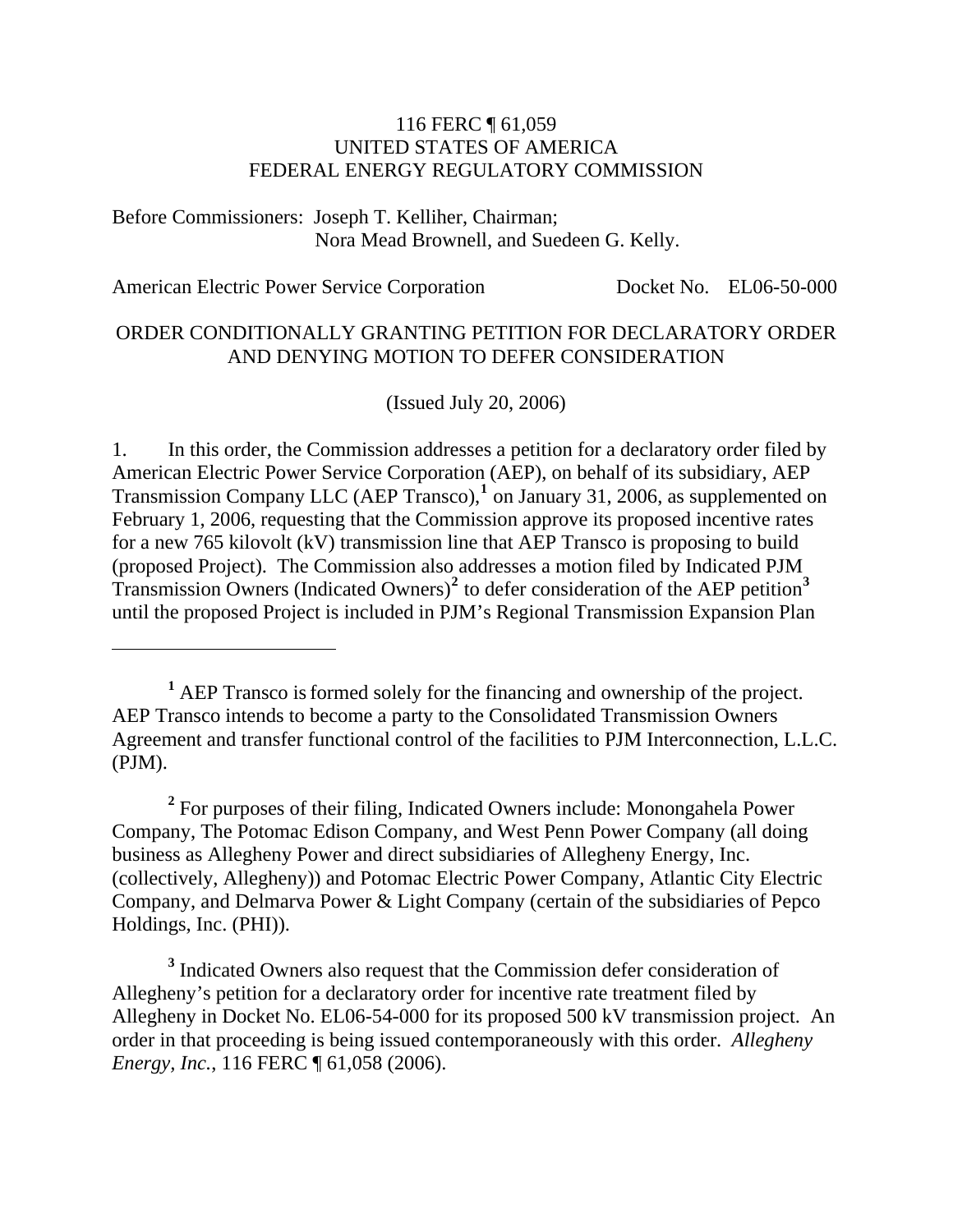(RTEP).**[4](#page-1-0)** The proposed incentive rates sought by AEP are: (1) a return on equity (ROE) that is set at the high end of the zone of reasonableness or, alternatively, a 200 basis point adder above the ROE established pursuant to the Commission's conventional methodology; (2) the option to recover the cost of capital associated with construction work in progress (CWIP) on a timely basis; and (3) the option to expense and recover on a current basis the costs that AEP Transco incurs during the pre-construction/preoperating period. AEP also seeks accounting authority for the deferral for future recovery of these pre-construction/pre-operating costs not yet being recovered plus related carrying costs. AEP also seeks to reserve the right to request additional incentive rate treatments authorized by a final rule resulting from the rulemaking on Promoting Transmission Investment through Pricing Reform in Docket No. RM06-4-000.

2. The Commission has exercised its existing authority under section 205 of the Federal Power Act (FPA),<sup>[5](#page-1-1)</sup> on a case-by-case basis, to encourage investment in infrastructure through the application of incentive pricing. We find that Federal Power Act section 219 (section 219), which was established by section 1241 of the Energy Policy Act of 2005 (EPAct 2005),<sup>[6](#page-1-2)</sup> is a directive to the Commission to use its existing authority to allow incentive-based rates and, further, provides some of the parameters of the incentives to be allowed in the particular rulemaking ordered under section 219. Congress determined that there is a need for rate incentives to encourage investment in transmission infrastructure and directed the Commission to establish incentive-based rate treatments for transmission projects that will help ensure the reliability of the bulk power transmission system in the United States or reduce the cost of delivered power to customers by reducing transmission congestion. Pursuant to Congress' directive, the Commission issued a notice of proposed rulemaking on November 18, 2005.<sup>[7](#page-1-3)</sup> A final rule is being issued contemporaneously with this order.**[8](#page-1-4)**

<span id="page-1-0"></span> $\overline{a}$ <sup>4</sup> Under the RTEP process, PJM coordinates the planning of facilities with regional impact on system operations and, where warranted, allocates the costs of those facilities to the PJM zones that benefit from those facilities.

**5** 16 U.S.C. § 824d (2000).

<span id="page-1-2"></span><span id="page-1-1"></span>**6** Pub. L. No. 109-58, § 1241, 119 Stat. 594, 961-62 (2005) (to be codified at section 219 of the FPA, 16 U.S.C. § 824s).

<span id="page-1-3"></span>**<sup>7</sup>** *Promoting Transmission Investment through Pricing Reform*, Notice of Proposed Rulemaking, 70 Fed. Reg. 71,409 (November 29, 2005), FERC Stats. & Regs. ¶ 32,593 (2005) (Proposed Rule).

<span id="page-1-4"></span> (continued…) **<sup>8</sup>** *Promoting Transmission Investment through Pricing Reform*, 116 FERC ¶ 61,057 (2006) (Final Rule). Although AEP's Project does not have to comply with the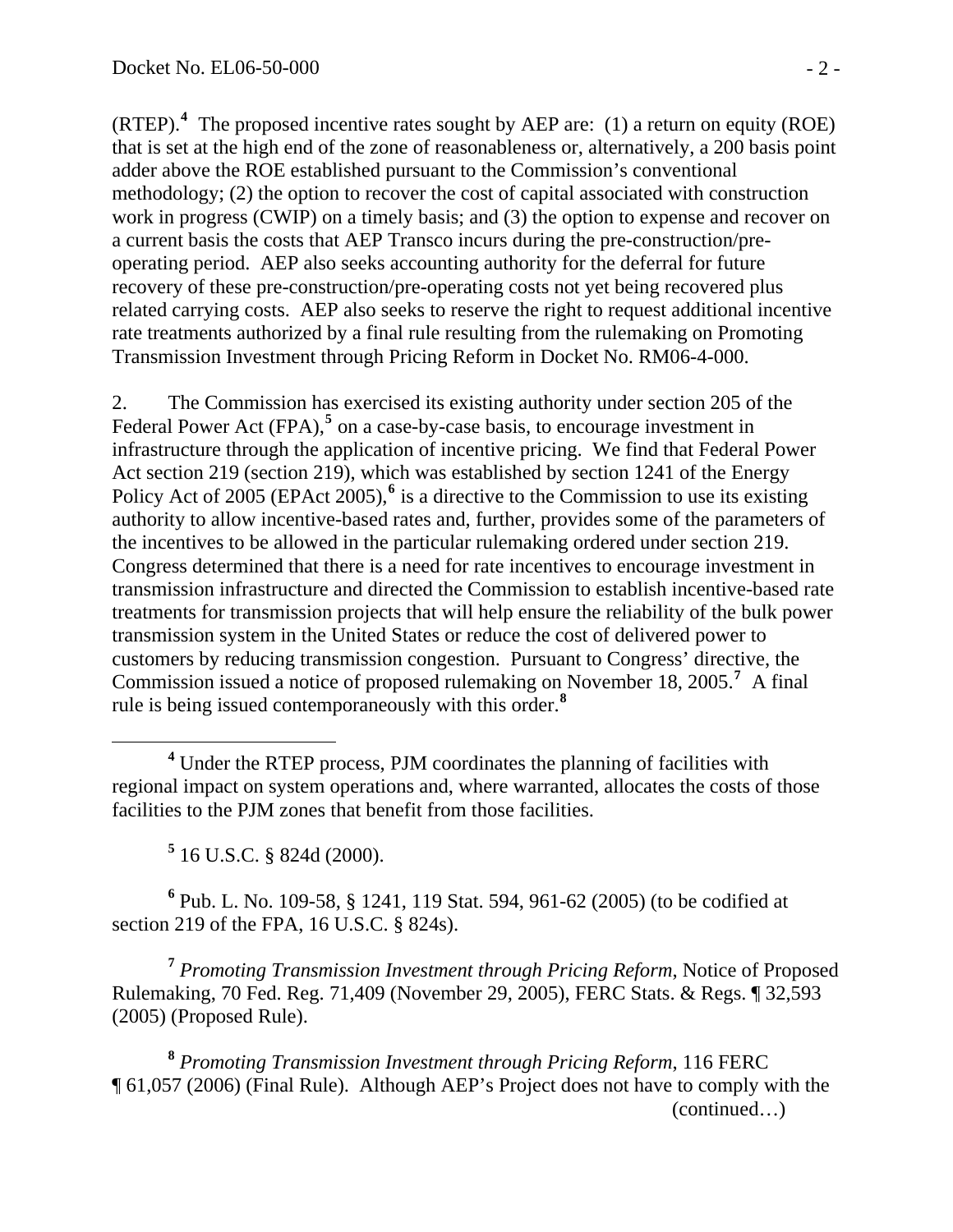3. We grant the petition for declaratory order approving the incentive rates proposed by AEP for the proposed Project pursuant to our existing authority under FPA section 205, and consistent with Congress' direction in new FPA section 219, on condition that the Project is included as part of the PJM RTEP. We also find that AEP has shown a nexus between each of its proposed incentive rates and the proposed Project, thus establishing that the particular proposed incentive rates are appropriate for the particular investments being made.

4. In its petition, AEP states that if it is unable to obtain inclusion of the proposed Project in the RTEP, then the proposed Project will not be built and the requested incentives will not be used.**[9](#page-2-0)** Accordingly, we will deny the Indicated Owners' motion to defer consideration of AEP's petition subject to the outcome of PJM's RTEP. Nonetheless, our approval of AEP's proposed rate incentives is predicated on the proposed Project being included in the RTEP because AEP relies on the RTEP process for resolving issues regarding the reliability and congestion-related effects of the proposed Project, any potential alternative/complementary projects, the proper voltage, potential impact on third-party systems, rights of incumbent transmission owners, and other infrastructure improvements or additions that may be needed to support the proposed Project. AEP chose independently to rely on the RTEP to demonstrate the policy benefits of the proposed Project and to address concerns raised by intervenors regarding the costs and benefits of the Project, and we accept the use of RTEP for this purpose.**[10](#page-2-1)**

5. Finally, our approval of the rate incentives is subject to AEP making a subsequent filing with the Commission pursuant to section 205 of the FPA. In addition to furthering the Commission's goal to encourage the development of transmission infrastructure through incentive rate treatment, our approval of AEP's proposed incentives is also

 $\overline{a}$ Commission's Final Rule, which will not become effective until 60 days after publication in the Federal Register, the Commission herein has reviewed AEP's proposed incentives for general consistency with the Final Rule and Congress' direction in section 219.

<sup>9</sup> AEP's answer in response to various interventions and protests at 7.

<span id="page-2-1"></span><span id="page-2-0"></span>**<sup>10</sup>** Although the Final Rule establishes a rebuttable presumption that a project is eligible for incentives when it results from a fair and open regional planning process, the Final Rule will not become effective until 60 days after publication in the Federal Register and we do not rely on the rebuttable presumption in granting the instant declaratory order. *See* Final Rule at P 34, 57-58. As noted above, we are granting the declaratory order pursuant to our existing authority under section 205, and consistent with Congress' direction in section 219.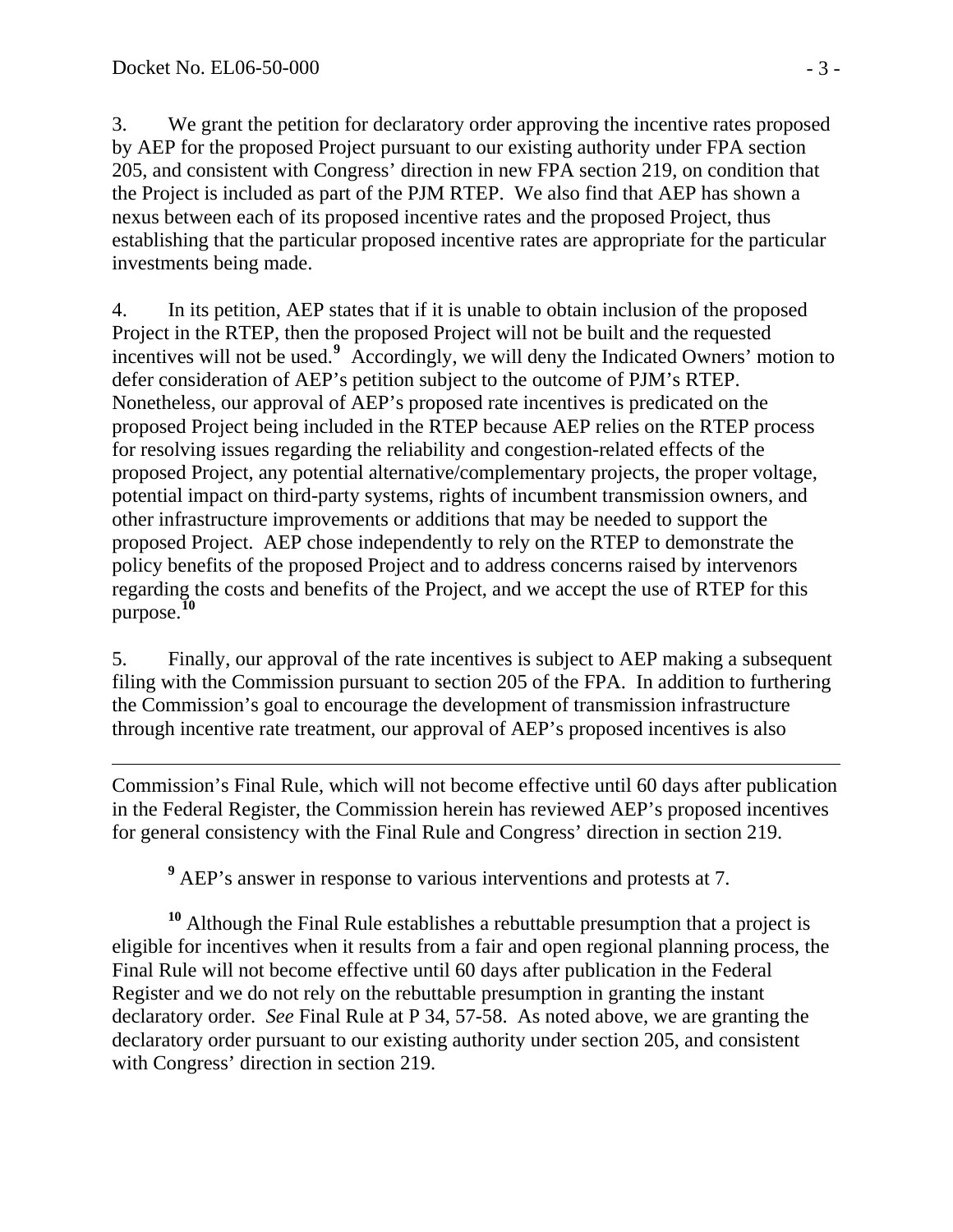intended to allow AEP Transco to move forward with financing and preliminary matters and does not constitute final Commission review of jurisdictional rates, terms, and conditions associated with the proposed Project.

### **I. Background**

6. The proposed Project consists of a new 765 kV transmission line and associated facilities that would be approximately 550 miles long and extend from west to east across PJM, from West Virginia to New Jersey. AEP estimates that the proposed Project will cost \$3 billion and take eight years to complete, including the time required to obtain the necessary regulatory approvals. AEP states that contemporaneously with this filing, it submitted a request to PJM for the proposed Project's inclusion in PJM's RTEP. We note that recently, to meet long-term needs, PJM directed additional studies and evaluation of 10 significant transmission line proposals totaling \$10 billion of potential new investment, including the high-voltage transmission line projects proposed by AEP Transco, Allegheny, and Pepco Holdings Inc.**[11](#page-3-0)** AEP states that it also submitted a request to the U.S. Department of Energy (DOE or Secretary of Energy) to include the corridor through which the proposed Project will run, on the DOE's list of "National Interest Electric Transmission Corridors" pursuant to section 216 of the FPA.**[12](#page-3-1)** AEP states that the benefits of the proposed Project will be enormous and multi-faceted; by improving the integration of the eastern and western parts of PJM, AEP asserts that the proposed Project will provide a high degree of transparency to allow for increased competition among the suppliers of generation, bring lower-cost power from the Midwest into the eastern portions of PJM, reduce volatility in energy prices along the Baltimore-Washington Corridor, increase reliability, and provide a platform to encourage the siting of generators that are more fuel-diverse, have newer technology, and are environmentally-friendly. AEP claims that the proposed Project will increase transfer capability between the eastern and western parts of PJM by 5,000 megawatts (MW). AEP states that it estimates a 280 MW reduction in transmission line losses,**[13](#page-3-2)** which will result in energy savings of \$30 million and additional avoided (nominal) cost savings from capital investment in a combined cycle plant of \$175 million.

**<sup>13</sup>** This estimation uses peak loading conditions.

<span id="page-3-0"></span>**<sup>11</sup>** Press Release, PJM Interconnection, L.L.C., PJM Authorizes Construction of \$1.3 Billion in Transmission Upgrades (June 23, 2006), *available at* http://www.pjm.com/contributions/news-releases/2006/20060623-rtep-june-2006.pdf.

<span id="page-3-2"></span><span id="page-3-1"></span>**<sup>12</sup>** EPAct 2005, § 1221, 119 Stat. 594, 946 (to be codified at section 216 of the FPA, 16 U.S.C. § 824p).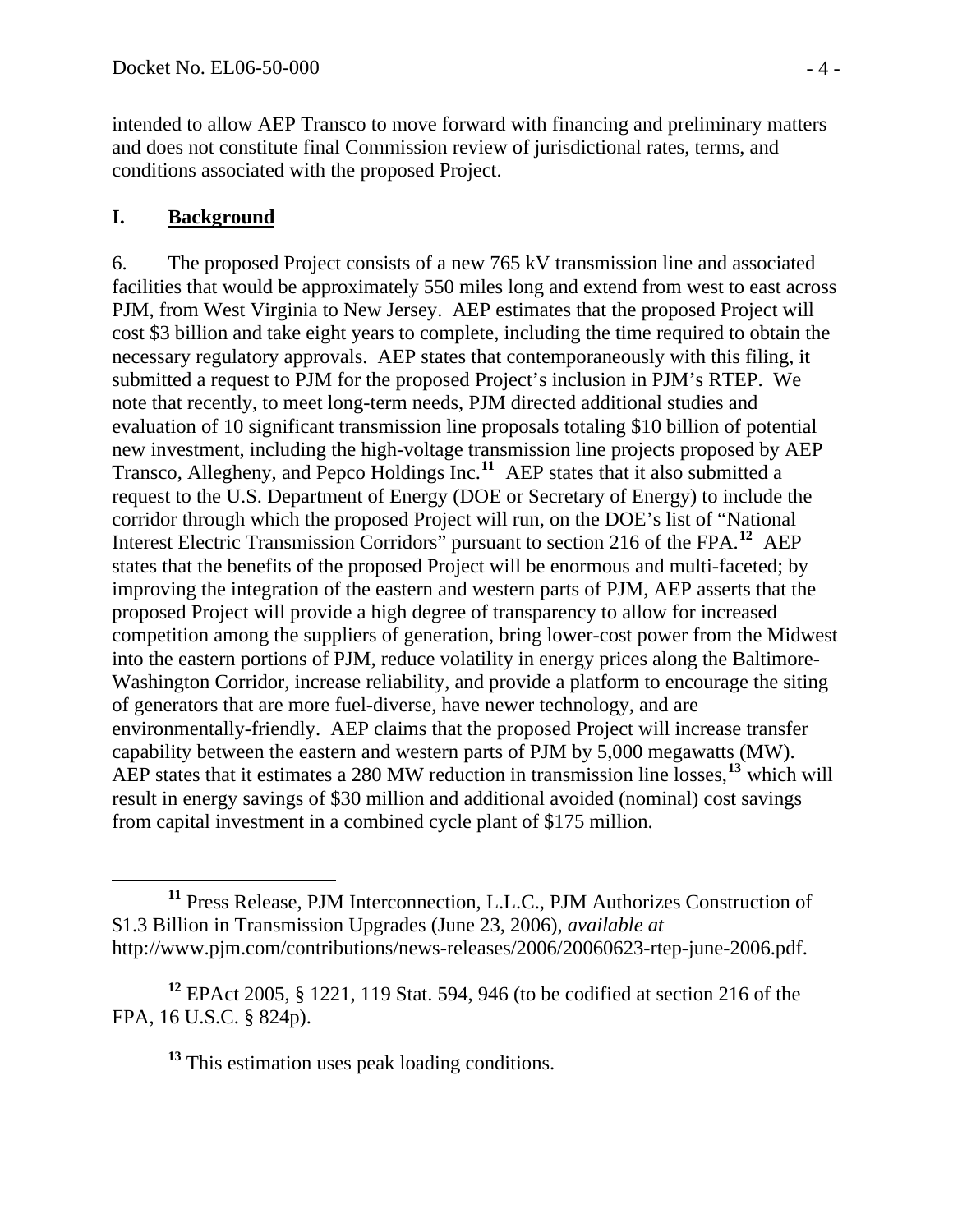7. AEP indicates that it will submit a rate filing under section 205 to determine the zone of reasonableness for the ROE, and for authorization to recover the proposed Project's costs in its rates under the PJM Open Access Transmission Tariff (OATT)**[14](#page-4-0)** after the proposed Project has been accepted for inclusion in the RTEP. While AEP's petition does not request any specific rate design for cost recovery, AEP suggests that it will seek a potential formula rate. AEP anticipates that a significant portion of the costs will be allocated system-wide to reflect system-wide benefits of the proposed Project.

8. AEP states that it filed its petition in accordance with the Commission's Proposed Rule. It requests that, until the Final Rule has been issued, the Commission deem the petition to have been made under existing Commission regulations in 18 C.F.R section 35.34 but subject to consideration under the new section 35.35, when it is made effective.**[15](#page-4-1)** AEP states that the proposed rate incentives are eligible under either set of regulations.

9. AEP states that entities such as AEP Transco that are proposing to take on significant risks and costs to get major transmission facilities approved and constructed, should be permitted to file for advance approval of incentive rate treatments at the onset of the project development process, so they can have reasonable certainty they will achieve the rate incentives the Proposed Rule offers. AEP states that this regulatory certainty is critical in the early stage of the project development process, when decisions to invest substantial amounts of capital and effort are made.

#### **II. Notice of the Filing, Responsive Pleadings, and Motion to Defer Consideration**

10. Notice of AEP's filing was published in the *Federal Register*, 71 Fed. Reg. 6458 (2006), with interventions, comments, and protests due on or before March 1, 2006. A notice to intervene, motions to intervene, or motions for late intervention were filed by the entities listed in Attachment A to this order.**[16](#page-4-2)**

<span id="page-4-0"></span> **<sup>14</sup>** AEP states that under Schedule 6, section 1.7(c) of the OATT, PJM will be required to collect from transmission customers the costs incurred to compensate AEP Transco in accordance with its Commission-approved rates, including incentives.

<span id="page-4-1"></span><sup>15</sup> The Commission's current regulation related to requests for innovative rate treatments for transmission is set forth in 18 C.F.R. § 35.34(e) (2005). The Final Rule replaces this section with a new section, 18 C.F.R. § 35.35. AEP states that it will supplement this filing if necessary to make it conform to any relevant changes in the Final Rule.

<span id="page-4-2"></span>**<sup>16</sup>** Abbreviations for those entities are listed in Attachment A as well.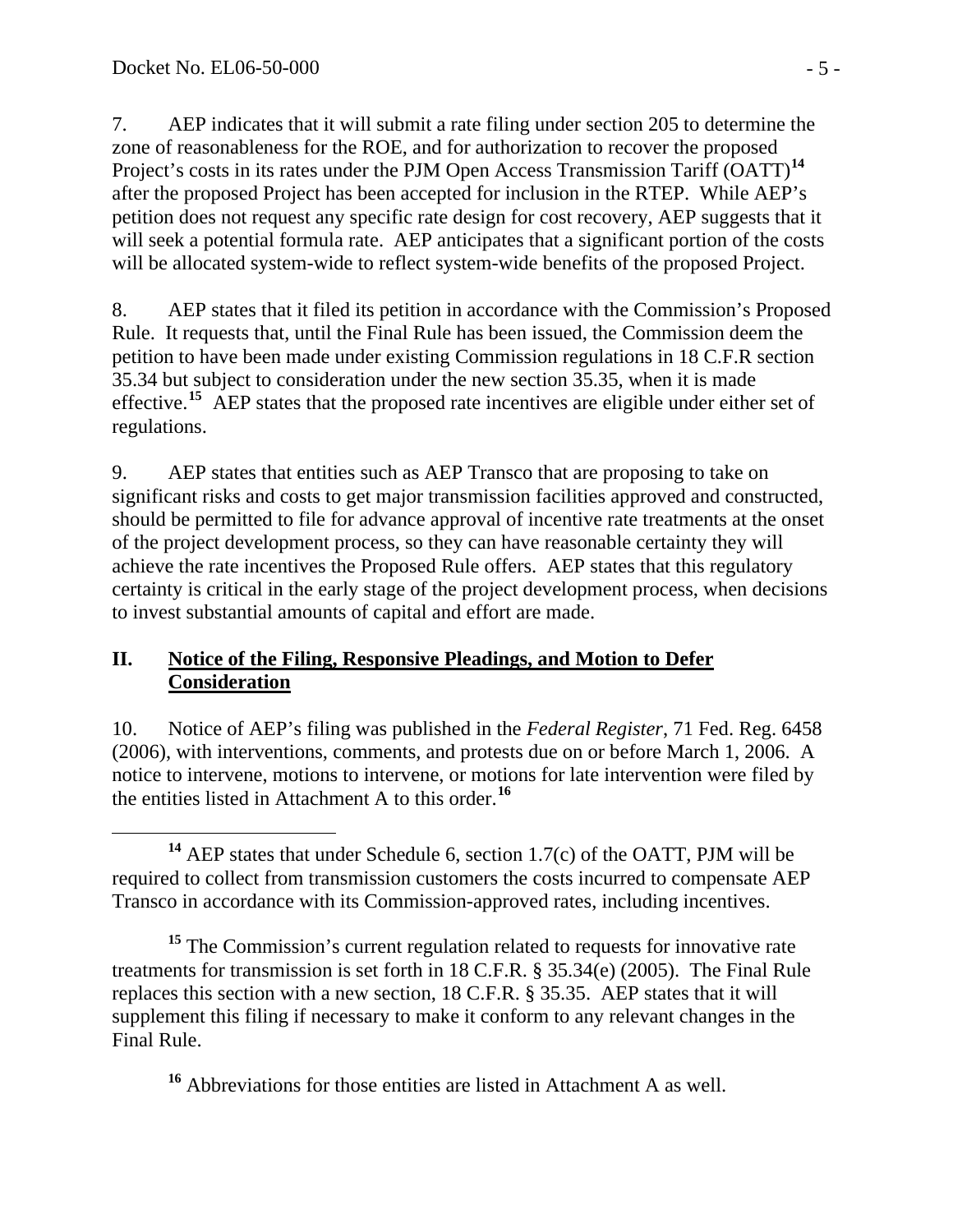$\overline{a}$ 

11. AEP filed an answer in response to the various interventions and protests (AEP Answer). Dominion and FirstEnergy, jointly, and Allegheny filed answers to AEP's answer. AEP filed an answer to Dominion, FirstEnergy, and Allegheny's answers.

12. In its motion to defer consideration, Indicated Owners ask that the Commission defer consideration of both AEP's and Allegheny's petitions until PJM approves an RTEP that includes all or any portion of either or both proposed projects or modified versions thereof, for the following reasons: (1) there will be more detailed information about the final plans for expansion (including upgrades), the proposed cost allocation among users of the PJM transmission grid, and other matters pertinent to the petitions for incentive rate treatments, after RTEP is complete; (2) RTEP may result in modifications to, or rejection of, the proposed projects; and (3) affected parties will be able to provide more informed comments on the petitions once the RTEP process is complete.

13. PPL Parties, ODEC and PJM filed in support of Indicated Owners' motion to defer consideration. The PPL Parties agree that the facts relevant to considering the pending declaratory order petitions will be clearer after the PJM RTEP process is complete. ODEC supports the motion to defer consideration, conditioned on a more collaborative RTEP process, as well as the additional opportunity to comment on the petitions at the conclusion of the RTEP process, as they may be modified. PJM supports the request to defer ruling on issues that arise under PJM's OATT and Operating Agreement, as Commission interpretation of these documents would be premature**[17](#page-5-0)** because these issues may become moot due to potential discussions among the parties or decisions made by PJM about the proposed projects. However, PJM does point out that there will be no need for the Commission to interpret Schedule 6 in order to grant a declaratory order granting the incentive rates if the proposed projects are constructed.

14. AEP filed an answer opposing the motion to defer consideration of its petition,**[18](#page-5-1)** stating that it has no intention of bypassing the RTEP process. AEP notes that its petition relates solely to incentive rates and that the issues of costs and planning to be addressed in the RTEP process have no bearing on the incentive rate issues before the Commission. AEP argues that it is simply asking the Commission to send a strong and prompt signal

<span id="page-5-0"></span>**<sup>17</sup>** Specifically, PJM states that it would be premature for the Commission to interpret Schedule 6 of the PJM Operating Agreement (Regional Transmission Expansion Planning Protocol) (Schedule 6) (as explained below, some intervenors have taken various positions on the meaning of certain provisions of Schedule 6 in this proceeding).

<span id="page-5-1"></span>**<sup>18</sup>** AEP takes no position on the motion to defer consideration of the Allegheny filing.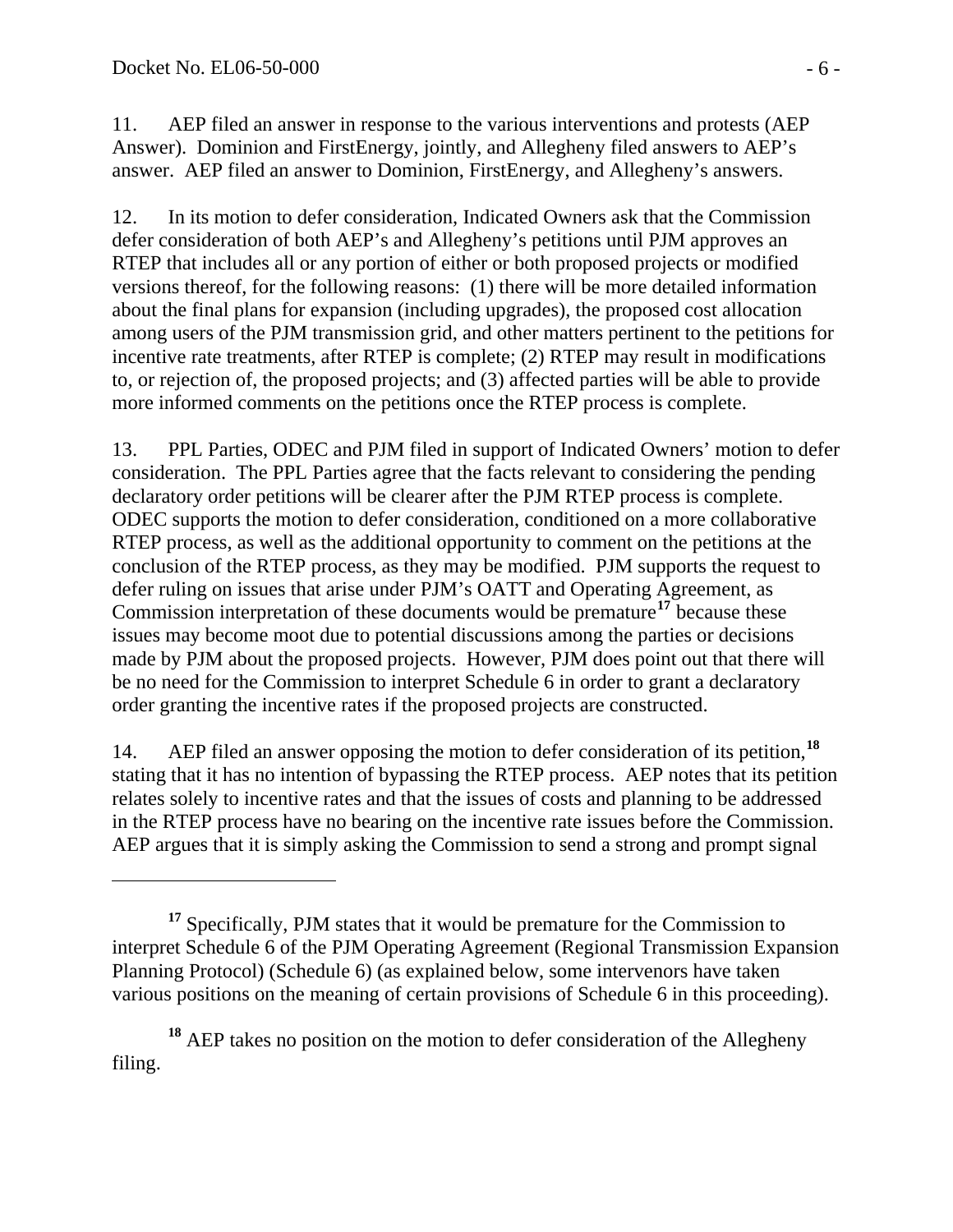that, as AEP Transco goes forward and spends its capital on its proposed Project, the Commission intends to support AEP Transco's efforts through incentive rates. AEP states that since the RTEP process and these proceedings deal with separate matters, it is unclear how the Commission would have the benefit of more informed comments on the incentive rate proposal after the RTEP process is completed. AEP also argues that the Commission has a strong basis for believing that the proposed Project is in the public interest and should be completed as promptly as possible.

15. On May 26, 2006, Allegheny filed a motion requesting that the Commission find the motion to defer consideration moot as to the Allegheny petition and to take prompt action on its petition.

### **III. Discussion**

### **A. Procedural Matters**

16. Pursuant to Rule 214 of the Commission's Rules of Practice and Procedure, 18 C.F.R. § 385.214 (2005), the notice of intervention and timely, unopposed motions to intervene serve to make the entities that filed them parties to this proceeding. We will grant the Ohio Commission's, Delaware Municipal's, Williams', and Allegheny Electric Cooperative's untimely motions to intervene, given their interest in this proceeding, the early stage of the proceeding, and the absence of any undue prejudice or delay.

17. Rule 213(a)(2) of the Commission's Rules of Practice and Procedure, 18 C.F.R. § 385.213(a)(2) (2005), prohibits answers to protests or answers to answers unless otherwise ordered by the decisional authority. We will accept the answers because they provided information that assisted us in our decision-making process.

## **B. Authority to Address the Petition**

18. The Commission has exercised its existing authority under section 205, on a caseby-case basis, to encourage investment in infrastructure through the application of incentive pricing.<sup>[19](#page-6-0)</sup> We find that section 219 is a directive to the Commission to use its

<span id="page-6-0"></span> (continued…) **<sup>19</sup>** *See, e.g.*, *Western Area Power Administration*, 99 FERC ¶ 61,306, *reh'g denied*, 100 FERC ¶ 61,331 (2002) (*Western Area Power Administration*), *aff'd sub nom. Public Utilities Commission of the State of California v. FERC*, 367 F.3d 925 (D.C. Cir. 2004); *Michigan Electric Transmission Co., LLC*, 105 FERC ¶ 61,214 (2003); *American Transmission Company, L.L.C.*, 105 FERC ¶ 61,388 (2003) (*ATC I*), *order approving settlement*, 107 FERC ¶ 61,117 (2004) (*ATC II*); *ITC Holdings Corp.*, 102 FERC ¶ 61,182, *reh'g denied*, 104 FERC ¶ 61,033 (2003); *Trans-Bay Cable LLC*, 112 FERC ¶ 61,095 (2005), *order granting clarification*, 114 FERC ¶ 61,104 (2006) (*Trans-Bay*);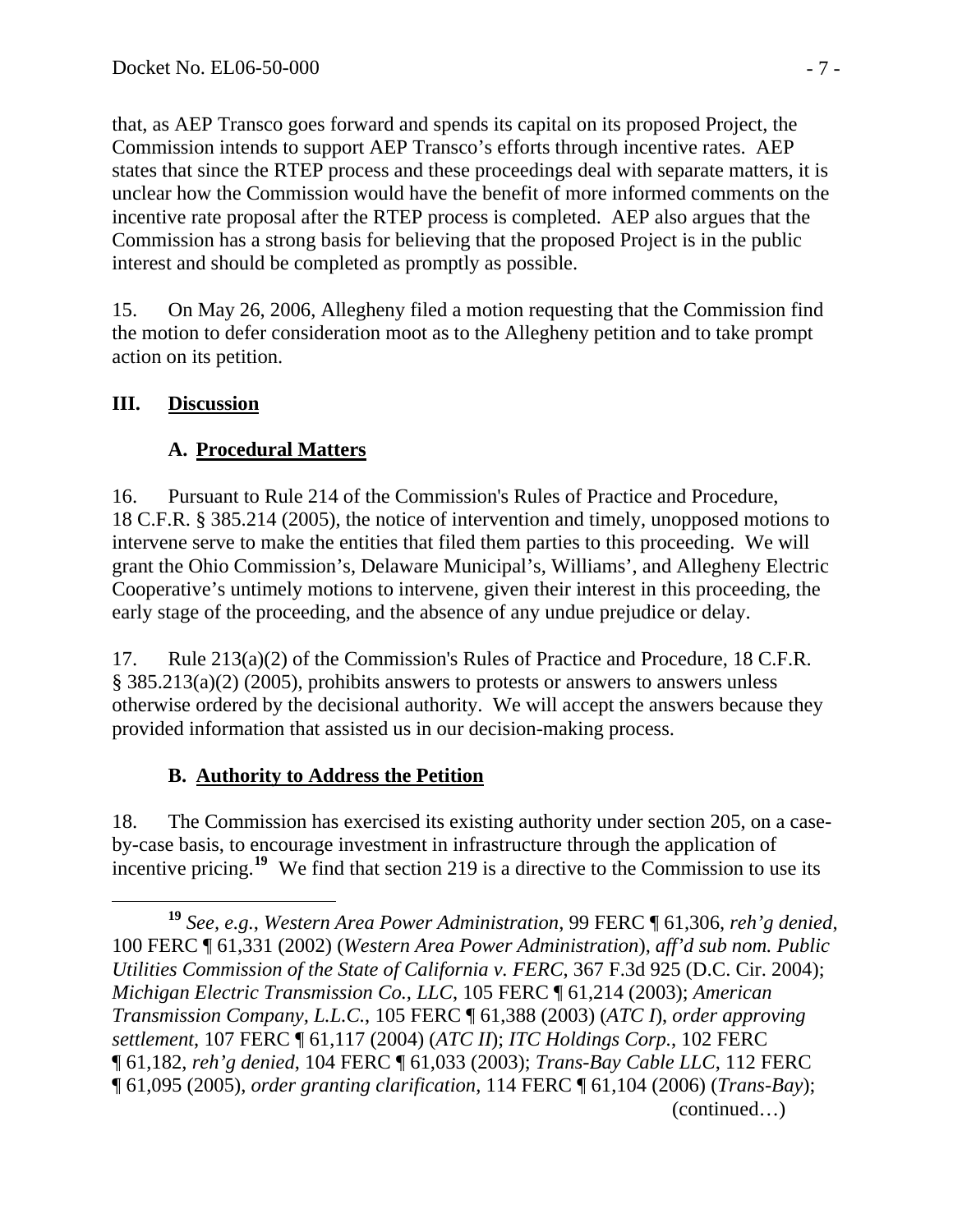existing authority to allow incentive-based rates and, further, provides some of the parameters of the incentives to be allowed in the particular rulemaking ordered under section 219. In section 219, in recognition of the need for rate incentives to promote capital investment in the enlargement, improvement, maintenance, and operation of facilities for the transmission of electric energy in interstate commerce, Congress granted the Commission explicit authority to establish, by rule, such incentive-based rate treatments for the purpose of ensuring reliability or reducing the cost of delivered power by reducing congestion. The Commission initiated a rulemaking and is issuing a final rule contemporaneously with this order in Docket No. RM06-4-000, as discussed above.

19. Here, in granting AEP's petition for a declaratory order, we are taking action pursuant to our existing authority under section 205 and consistent with the provisions of section 219 and, generally, the regulations that we are implementing pursuant to section 219. Moreover, our decision is consistent with Commission precedent encouraging investment in infrastructure through the application of incentive pricing.**[20](#page-7-0)**

20. Enactment of section 219 and the changed characteristics of the industry lead us to consider alternative ratemaking approaches, based on the urgent need for substantial transmission investment. We find that the proposed Project is the type of transmission investment project contemplated by Congress when it directed the Commission to

*Policy Statement on Matters Related to Bulk Power System Reliability*, 107 FERC ¶ 61,052 (*Bulk Power System Reliability Policy Statement*), *clarified by*, 108 FERC ¶ 61,288 (2004), *supplemented by*, 110 FERC ¶ 61,096 (2005); *ISO New England*, 106 FERC ¶ 61,280 (*ISO-NE*), *order on reh'g*, 109 FERC ¶ 61,147 (2004); *Regional Transmission Organizations*, Order No. 2000, 65 Fed. Reg. 809 (Jan. 6, 2000), FERC Stats. & Regs. ¶ 31,089 (1999), *order on reh'g*, Order No. 2000-A, 65 Fed. Reg. 12,088 (Mar. 8, 2000), FERC Stats. & Regs. ¶ 31,092 (2000), *aff'd sub nom. Public Utility District No. 1 of Snohomish County, Washington v. FERC*, 272 F.3d 607 (D.C. Cir. 2001).

 The Commission's actions to encourage investment in infrastructure through the application of incentive pricing have been upheld by the courts. *See, e.g.*, *Maine Pub. Utils. Comm'n v. FERC*, No. 05-1001, 2006 U.S. App. LEXIS 16445 (D.C. Cir. June 30, 2006) (affirming the Commission's decision to permit a 50 basis point incentive adder for regional service as part of its approval for a Regional Transmission Organization (RTO) in New England); *Public Utilities Commission of the State of California v. FERC*, 367 F.3d at 929 (affirming the Commission's decision to permit incentive rates for the Path 15 upgrade).

<span id="page-7-0"></span>**<sup>20</sup>** *Id.*

 $\overline{a}$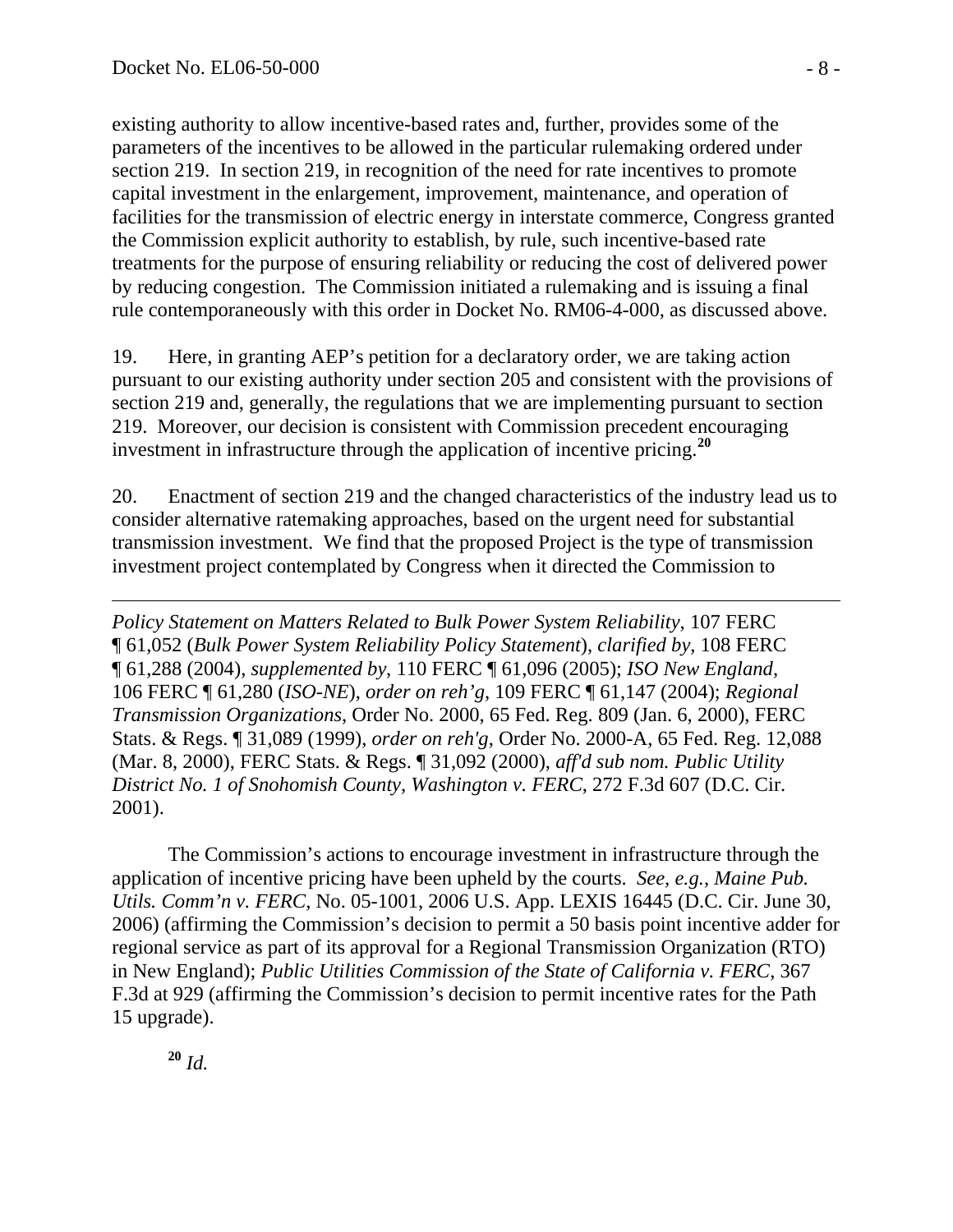develop rules for transmission rate incentives. We agree that the rate incentives proposed by AEP will play an important role in raising the large amounts of capital necessary for projects of this magnitude and geographic scope. We also find that AEP's proposed incentives will offer significant benefits to consumers by encouraging investment that can improve reliability or reduce congestion costs. The fact that the proposed Project will be tied to the regional planning efforts will help to ensure that these customer benefits are achieved and will otherwise help to streamline investment efforts, reduce redundancies, and ensure equitable cost allocation.

21. Finally, AEP's petition seeks rate incentives that are consistent with the Commission's findings in the Final Rule. We also find that AEP has shown, consistent with the Final Rule, a nexus between each of its proposed incentive rates and its proposed Project, thus establishing that the proposed incentive rates are appropriate for the investment being made. Consistent with Commission precedent and the Final Rule, this order confirms that AEP Transco is eligible for the requested incentives provided the proposed Project is included in RTEP. We do not address the justness and reasonableness of AEP Transco's specific rates here; we reserve such a determination for a section 205 filing, which AEP has stated it will make in the future.**[21](#page-8-0)**

## **C. General Issues**

## **1. Standard of Review and Sufficiency of Evidence**

### **a. Comments and Protests**

22. Several parties, including Chambersburg, PSEG, Steel Dynamics, NC Electric, and FirstEnergy, argue that the Commission must act on the petition pursuant to existing Commission policies and ratemaking principles governing incentive rate treatment.**[22](#page-8-1)** These parties generally argue that an applicant must demonstrate that its proposed

**<sup>21</sup>** Final Rule at 77-78.

<span id="page-8-1"></span><span id="page-8-0"></span><sup>22</sup> FirstEnergy and Joint Consumer Advocates specifically argue that AEP's petition fails to satisfy the requirements of section 35.34(e) of the Commission's regulations, which requires applicants seeking incentive transmission rates to provide: (1) a detailed explanation of how proposed rate treatment would help achieve the goals of Regional Transmission Organizations; (2) a cost benefit analysis, including rate impacts; and (3) an explanation as why the proposed rate treatment is appropriate for the Regional Transmission Organization.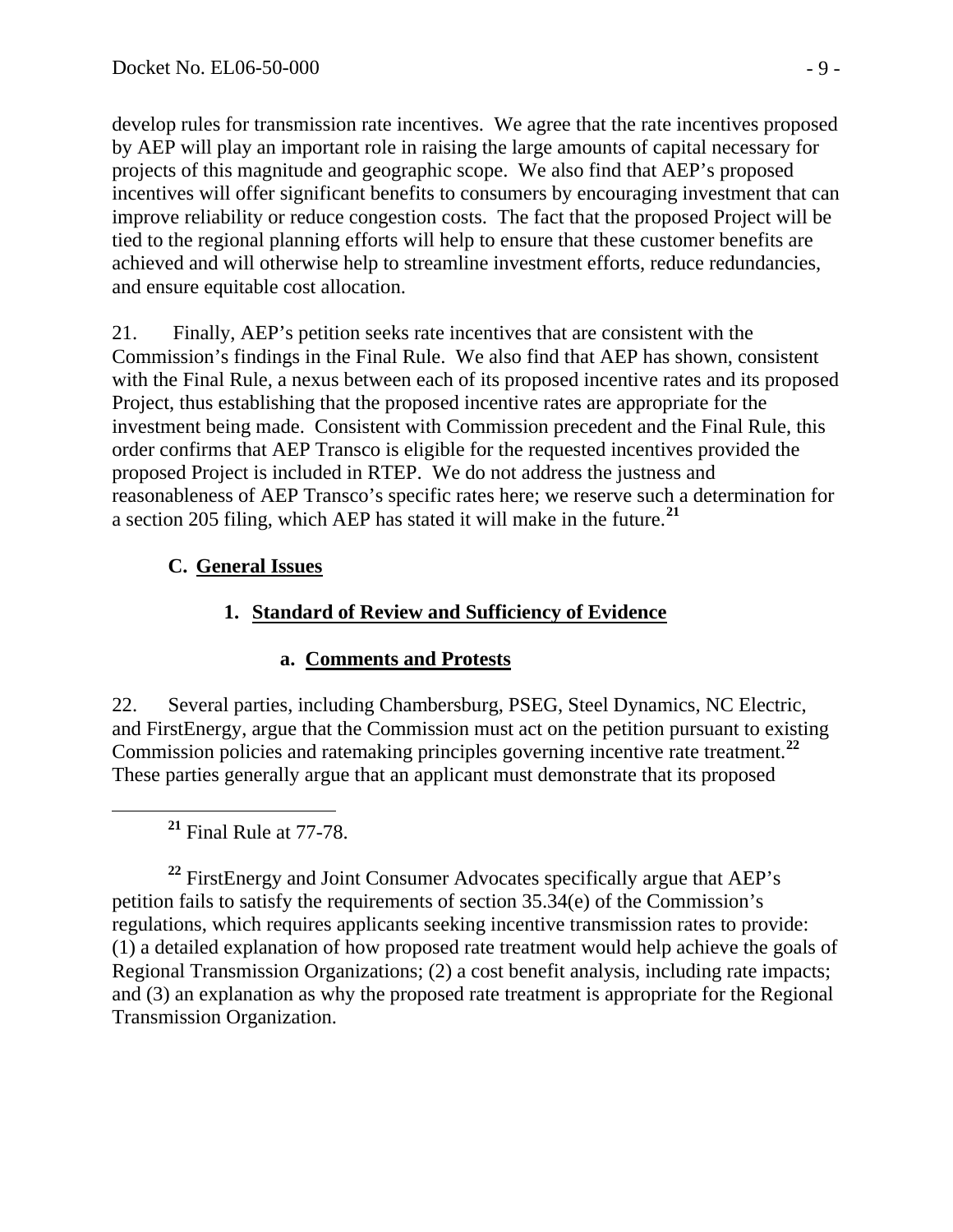incentive rates are just and reasonable, with a showing that the proposed rates are the lowest reasonable rates for the benefits provided. Accordingly, these parties argue for various combinations of the following factors to be shown for the Commission to approve any proposed incentive rates: (1) that other measures will not suffice; (2) that the applicant supported its proposal with a cost-benefit analysis; (3) that the proposed incentive rates are narrowly tailored so that the goal sought to be promoted is obtainable at the lowest sufficient cost; and (4) that the incentives are proportional to risks they are intended to counterbalance. Other parties, including PJM Industrial Customer, FirstEnergy, Steel Dynamics, Constellation, and Ormet, generally argue that AEP did not provide enough information regarding the proposed Project and why the proposed incentives are justified, including costs and benefits. PSEG asserts that if the preliminary relief the Commission may grant here will be binding on the Commission in the later rate proceeding, then the Commission should determine that the proposed incentives satisfy the standards of section 205.

23. Other parties argue for different standards of proof to be met before the proposed incentive rates can be accepted. PJM Industrial Customer states that the Commission should approve the proposed incentives only if it finds that they are adequate to meet AEP Transco's business and investment needs, while safeguarding customers against rates higher than necessary to meet such needs. Dominion Resources argues that the Commission should grant approval only if it determines that the proposed Project is in the public interest. PSEG states that the Commission must apply a higher standard in order for a public utility to receive incentive rates.

24. A few parties argue that the Commission should not consider or approve AEP's proposed incentives in a petition for a declaratory order. NC Electric and Ormet argue that the Commission should only consider the ROE incentive in the context of a rate case rather than in a declaratory order because the holding will involve factual determinations and the development of an evidentiary record. PHI, Municipalities, Joint Consumer Advocates, and AEP TDUs claim that the Commission should set this proceeding for an evidentiary hearing. AEP TDUs further argue that the Commission should not "resolve" the petition on the basis of general policy, especially as it does not know what capital structure AEP Transco will apply for rate purposes and thus cannot know the actual costs to consumers of the enhanced ROE. AEP answers that the declaratory order procedure was specifically referenced in the Proposed Rule as a vehicle for parties to obtain Commission rulings regarding their proposed incentives, and it states that it will ultimately make a filing pursuant to section 205.

#### **b. Commission Determination**

25. As discussed above, our review of AEP's petition is pursuant to the Commission's authority under section 205 and the obligation given to the Commission under section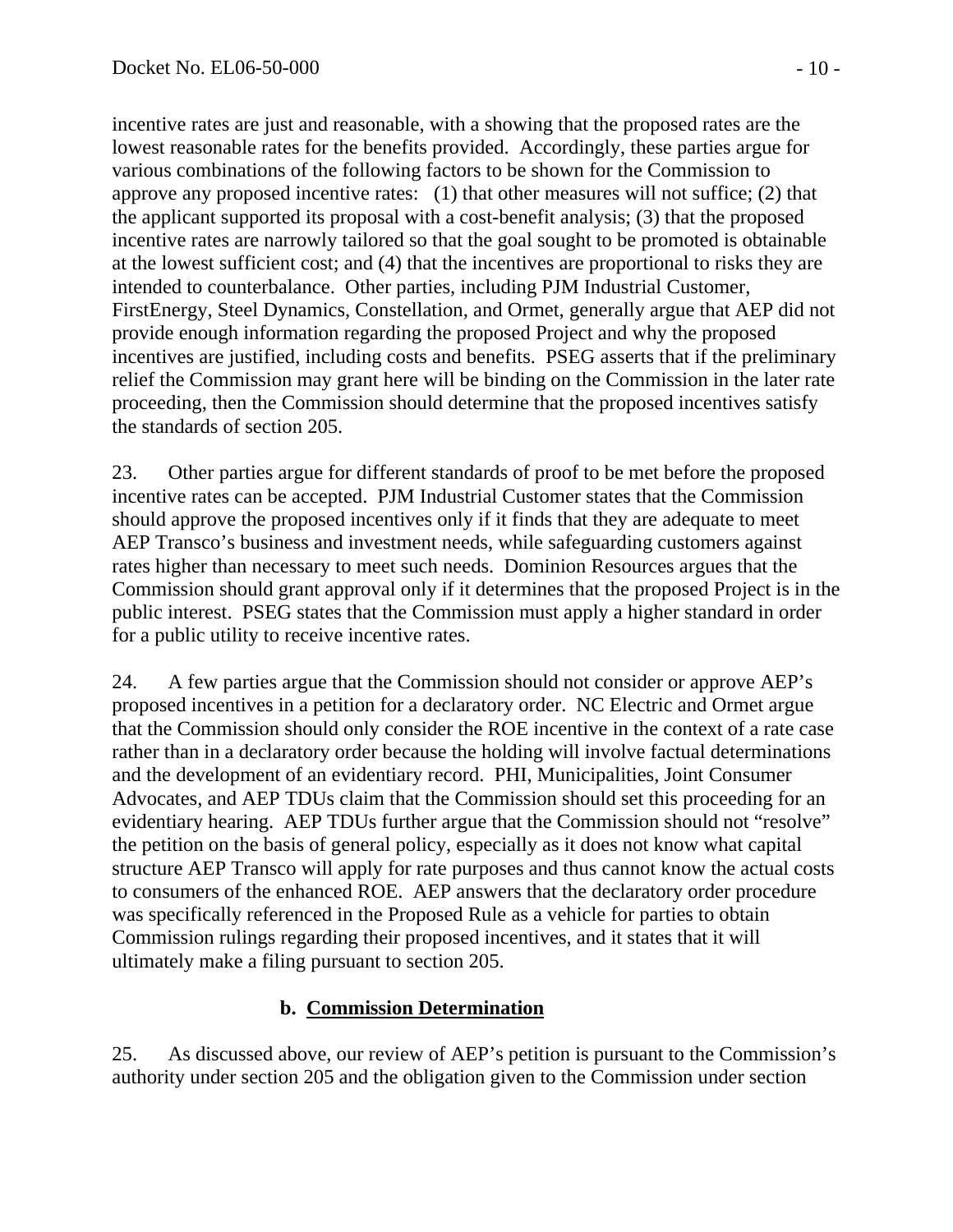219 to establish incentive-based rate treatments for transmission infrastructure investment, and such review is consistent with the intent of EPAct 2005.

26. Our review is also consistent with the Final Rule, which requires a demonstration that the investment will ensure reliability or reduce the cost of delivered power by reducing transmission congestion. As discussed above, we accept AEP's use of the RTEP to demonstrate that the investment will ensure reliability or reduce the cost of delivered power by reducing transmission congestion. However, this does not mean that the regional planning process must be complete before an application for incentives is filed; rather, applicants may file petitions for declaratory orders seeking approval of their incentives prior to approval by their various regional planning processes.**[23](#page-10-0)** Our approach ensures that applicants can receive an early determination regarding the appropriate incentives for a particular project, thereby providing the regulatory certainty that is important in supporting large new investments.

27. We emphasize that we are not determining the justness and reasonableness of AEP Transco's overall rates at this stage. As discussed further below, our approval is declaratory in nature; we are approving AEP's proposed incentives as satisfying the requirements of section 219 and our Final Rule, as well as existing precedent, to provide the regulatory certainty necessary for AEP Transco to proceed with the proposed Project's financing and construction. Our decision therefore is confined to the particular incentives being approved in the instant proceeding and does not constitute approval of any particular rate; AEP must demonstrate the justness and reasonableness of AEP Transco's overall rates in a later section 205 filing, among other things.

28. We find that it is appropriate for the Commission to consider AEP's proposed incentive rates in a petition for a declaratory order. Any person who seeks a binding Commission determination concerning a proposed transaction, practice, situation, or other matter may file a petition for a declaratory order under Rule 207 of the Commission's regulations.**[24](#page-10-1)** Moreover, AEP's petition is consistent with the procedure proposed in the Proposed Rule and adopted in the Final Rule. As we have noted, our approval here is limited to certain incentives and does not constitute final approval of any particular rate. As discussed further below, we find that AEP's proposed incentives are conditionally justified given our existing authority under section 205, our obligation under section 219, and existing precedent. Accordingly, we find that it is not necessary to set this proceeding for hearing at this time.

<span id="page-10-0"></span>**<sup>23</sup>** *See* Final Rule P 58, 76.

<span id="page-10-1"></span>**<sup>24</sup>** 18 C.F.R. § 385.207 (2005).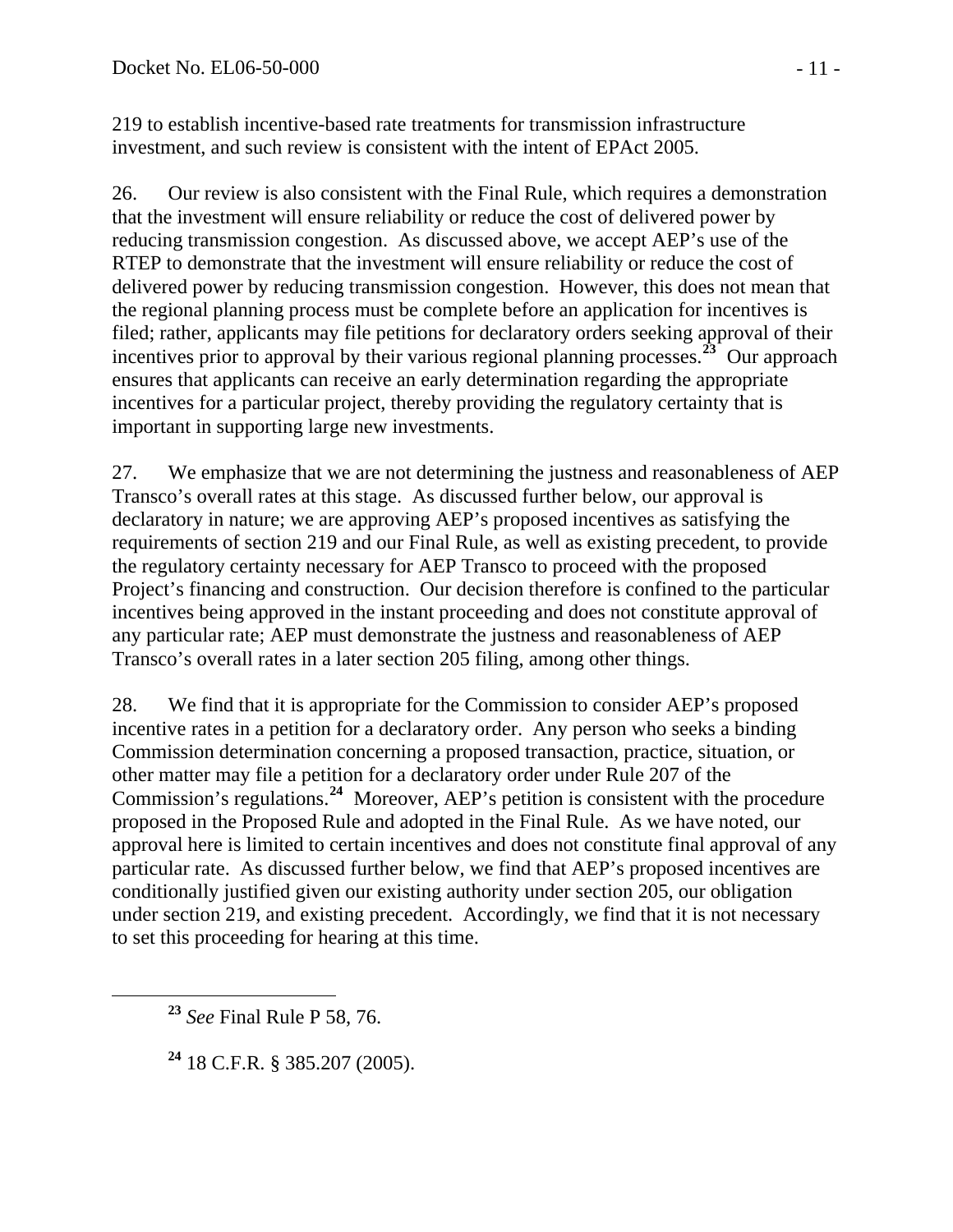## **2. Prematurity**

## **a. Comments and Protests**

29. Several parties, including FirstEnergy, PSEG, Ormet, and Joint Consumer Advocates, argue that AEP's petition is premature because it was filed before the Final Rule was issued. Other parties, such as AMP-Ohio and Indiana Consumer Counselor, request that the Commission either defer action on the petition or ensure that it comports with the Final Rule. Ormet states that the Commission should not begin review of the petition until the Final Rule is issued and until parties that would be affected by the proposed Project would have the opportunity to comment, in light of the Final Rule.

30. AEP answers that the Commission is under no obligation to defer action until the Final Rule has been issued because the Commission has authority to act on proposals for incentive rate treatment under section 205, each of the proposed incentives have been approved previously by the Commission in other proceedings, and because the public interest will be served by prompt action in this proceeding.

## **b. Commission Determination**

31. We find intervenors' requests for deferred Commission action to be moot, since we are acting on AEP's petition consistent with the Final Rule, which is being issued contemporaneously with this order. Under the Final Rule, transmission investment made after August 8, 2005 may be eligible for incentive rate treatment.**[25](#page-11-0)** In response to Ormet's argument that the Commission should defer action until parties have an additional opportunity to comment in light of the Final Rule, we believe that interested parties have already been afforded an opportunity to present their views about AEP's proposed incentives here and about incentives generally in the Final Rule proceeding.

# **D. AEP's Proposed Rate Incentives**

# **1. Proposed ROE Rate Incentive**

32. AEP requests that the ROE be set at the high end of the zone of reasonableness or, alternatively, that the Commission approve a 200 basis point adder above the ROE established pursuant to the Commission's conventional methodology for setting the ROE, determined in a future proceeding. AEP also requests that the Commission affirm that it will evaluate the proposed ROE through the discounted cash flow (DCF) method, as well as other methods that may become available for determining the cost of equity.

<span id="page-11-0"></span>**<sup>25</sup>** Final Rule at P 34.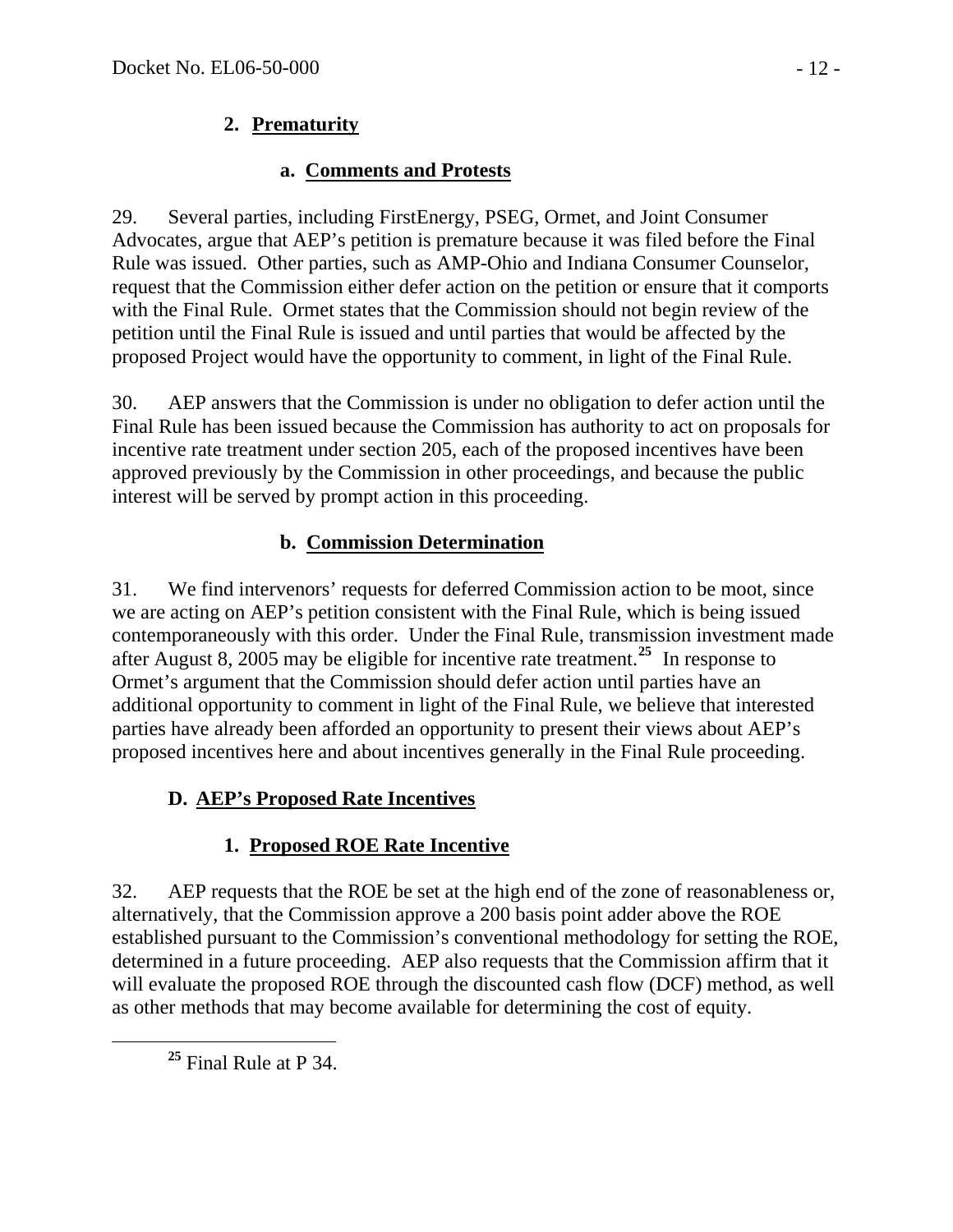#### **a. Comments and Protests**

33. Several parties, including APPA, ODEC, Steel Dynamics, Chambersburg, and Public Power NJ, argue that AEP did not show that the proposed rate incentives are necessary to attract new capital for the proposed Project to be constructed. Chambersburg contends that AEP Transco is not a risky venture since it has the support and resources of its parent corporation to attract capital. APPA argues that AEP has made no factual showing that the high rates of return will attract the necessary capital. AEP TDUs argue that the key to strengthening PJM's backbone is region-wide cost allocation of transmission, not extra profits. Public Power NJ asserts that the appropriate incentives, if any, should be designed to encourage expedited construction of the proposed Project at the most reasonable and lowest cost and that the Commission should reward AEP for solving problems related to siting, "not in my back yard" concerns, and local governmental approvals.

34. Other intervenors argue that the Commission cannot opine where within an unknown range the ROE will fall before cost information is developed. NC Electric argues that incentive rates, or bonuses above cost-based rates, are reasonable only if they are supported by a cost-benefit analysis and if chosen projects are the least-cost solutions available. ODEC states that, in contravention of the Proposed Rule, the applicant did not explain "how the proposed ROE was derived and why it is appropriate to encourage new investment."**[26](#page-12-0)** In addition, ODEC argues that AEP has failed to justify its request to depart from the DCF method. Similarly, AEP TDUs assert that even if the Commission prematurely approved AEP's request for an ROE at the high end of the zone of reasonableness, such an approval would not determine an actual ROE. AEP TDUs acknowledge that while AEP states in its petition that the Commission has the discretion to set the ROE anywhere within the zone of reasonableness, precedent requires the Commission to provide a reasoned explanation for relying on non-cost factors when determining the ROE.

35. Chambersburg, AMP-Ohio and Joint Consumer Advocates argue that the proposed ROE incentives are not just and reasonable. AMP-Ohio suggests that establishing an ROE at the upper range of the zone of reasonableness is by definition unreasonable. AMP-Ohio states that if circumstances show that a return at the middle, or the bottom, of the range, is sufficient to attract capital, considering risks and other incentives (e.g., incentives requested by AEP) then no higher return is needed or lawful. Joint Consumer Advocates also state that the requested ROE options favor the investor to the detriment of the consumer and violate the Commission's long-standing ROE rate doctrine, which according to the Joint Consumer Advocates, maintains that setting ROE numbers at

<span id="page-12-0"></span>**<sup>26</sup>** Proposed Rule, FERC Stats. and Regs. ¶ 32,593 at P 22.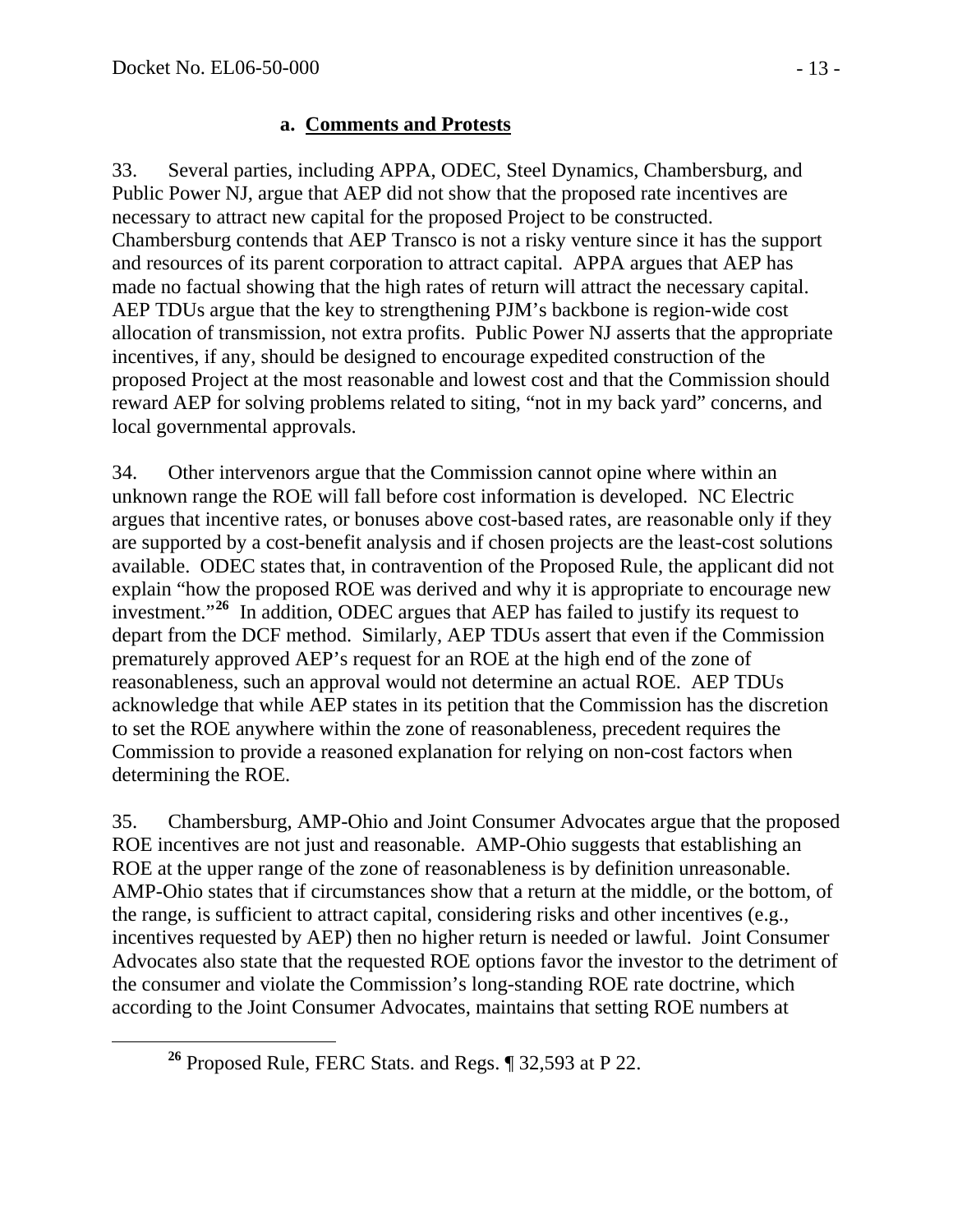unreasonably high levels favors the investor to the detriment of the consumer and could violate the just and reasonable rate doctrine.**[27](#page-13-0)**

36. Joint Consumer Advocates and PPL Parties also state that in *Trans-Bay*, cited by AEP, the entity was a new and independent entity that was assuming substantial risk, and parties had provided a list of benefits, including enhanced reliability and more efficient dispatch. In addition, PPL Parties state that in *Trans-Bay*, the independent reliability coordinator (California Independent System Operator Corporation) had identified a need for the transmission line being built as a long-term solution to solve reliability concerns found in the San Francisco peninsula area, prior to Trans-Bay Cable LLC's request for incentive transmission treatment. PPL Parties state that PJM has not identified the reliability need in the case of the proposed Project. In addition, Joint Consumer Advocates and PPL Parties point out that in *Western Area Power Administration*, the Western Area Power Administration actively sought bids to relieve congestion in an area previously identified by the Secretary of Energy, as a bottleneck that needed correction, outlined by this Commission as a uniquely critical path, with transmission limitations that have had serious impacts on the ability to move power over the system. PPL Parties state that in contrast, PJM has received no such request from the U.S. President or the Secretary of Energy to construct facilities in the PJM footprint.

37. Steel Dynamics argues that if the Commission approves an enhanced ROE, it should reject or limit other requested incentives. Steel Dynamics argues that inclusion of 100 percent CWIP in the rate-base and expensing pre-certification costs would shift risk to ratepayers. As such, Steel Dynamics argues that there should be no need for a risk premium for investors in the form of an enhanced ROE. Steel Dynamics asserts that this is consistent with recent Commission policy in *ATC I* and *Trans-Bay*.

38. Public Power NJ states that AEP's primary motivation for the proposed Project is to gain access for its generation assets to more profitable eastern PJM markets, and it argues that any rate incentives awarded must be offset against future gains on AEP's sales of generation made possible by the proposed Project's construction, as AEP already has a reasonable expectation of substantial return on the investment. AEP TDUs agree that there are already substantial profit incentives for AEP to proceed with transmission construction and that extra profits taxed through transmission rates would be inappropriate.

<span id="page-13-0"></span>**<sup>27</sup>** *Bluefield Water Works & Improvement Co. v. Public Service Comm'n of West Virginia*, 262 U.S. 679, 693 (1923); *FPC v. Hope Natural Gas Co.*, 320 U.S. 591 (1944); *Permian Basin Area Rate Cases*, 390 U.S. 747, 791 (1968); *Atlantic Refining Co. v. Public Service Comm'n of New York*, 360 U.S. 378, 388 (1959).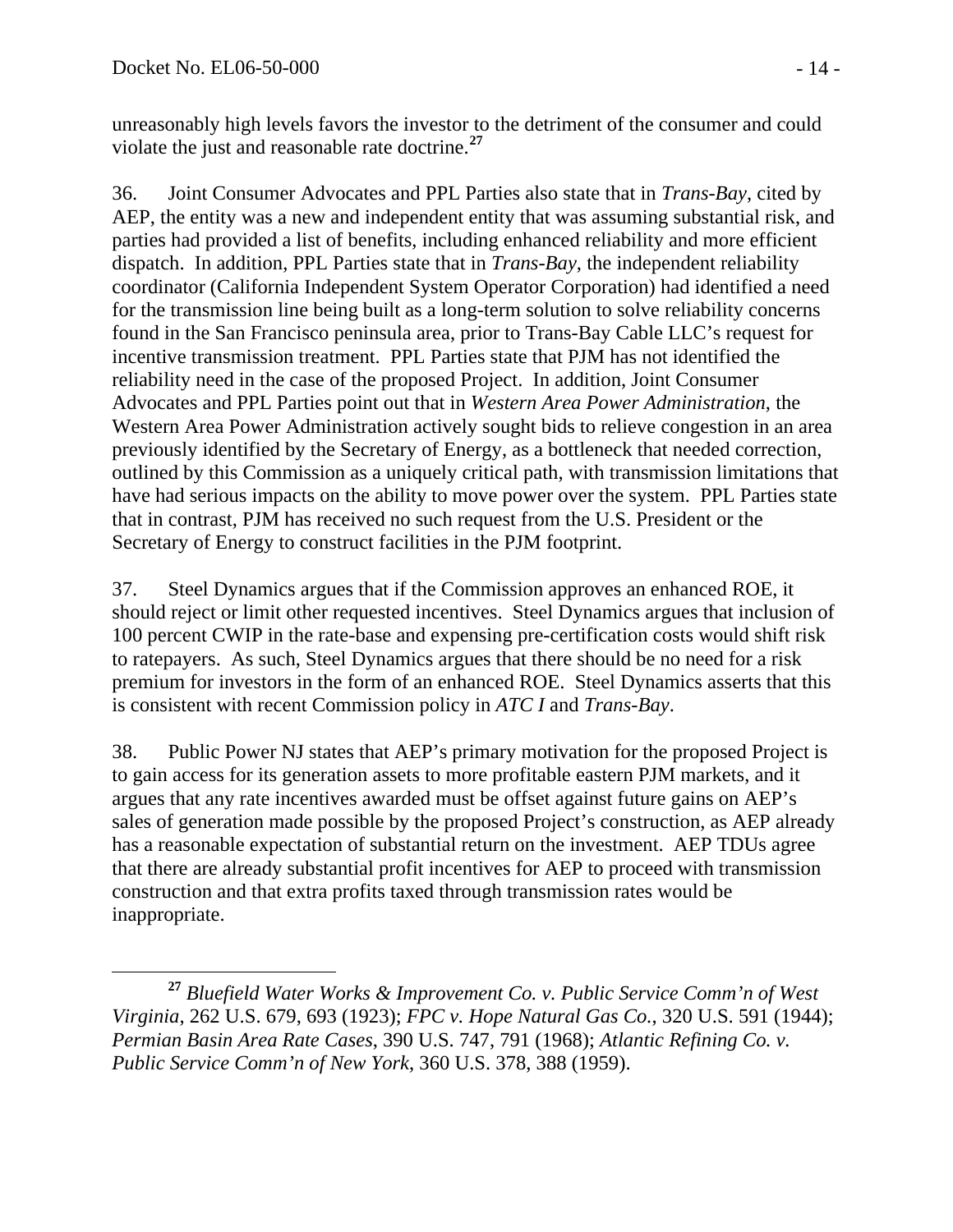#### **b. AEP's Answer**

39. AEP responds that the Commission has broad discretion to set the ROE anywhere within the zone of reasonableness, not only the middle ground. Further, it states that Congressional intent supports Commission approval of this incentive. In response to Public Power NJ's argument, AEP states that there is no basis in Commission policy or precedent to direct AEP's rate incentives to be offset against future gains by AEP's generation. AEP states that the Commission does not set transmission rates based on profit margins earned on capacity and energy sales but that the Commission treats wholesale power and transmission as two separate functions.

### **c. Commission Determination**

40. We approve AEP's proposed incentive for AEP Transco's ROE to be set at the high end of the zone of reasonableness, with the zone of reasonableness to be determined in a future proceeding.

41. Our finding in this proceeding today has foundation both in our precedent of providing incentives for infrastructure investment pursuant to section 205,**[28](#page-14-0)** and in our obligation under section 219 to establish incentive based rate treatments that specifically provide an ROE that attracts new investment in transmission facilities.

42. Contrary to intervenors' arguments, we are not abandoning the fundamental underpinnings of our transmission pricing policy in this order. Our finding today on AEP Transco's ROE request adheres to the principle that transmission prices must reflect the cost of providing the service.**[29](#page-14-1)** This increased cost to consumers is intrinsically tied to a demonstrable improvement in the quantity and quality of transmission service and reliability. Furthermore, the ROE premium in this proceeding is not unbounded. We maintain that AEP's ROE must be within the "zone of reasonableness." The courts have repeatedly affirmed our authority to set any rate which is within the "zone of reasonableness," which we are strictly adhering to in this case.**[30](#page-14-2)** Therefore, we grant AEP's request, and our action on this ROE is based upon the historical precedent of permitting a higher ROE for the purposes of encouraging investment in transmission

<span id="page-14-0"></span> **<sup>28</sup>** *See Bulk Power System Reliability Policy Statement* at P 28; *ISO-NE*, 106 FERC ¶ 61,280 at P 245-46; Order No. 2000, FERC Stats. & Regs. ¶ 31,092 at 31,171-72.

<span id="page-14-2"></span><span id="page-14-1"></span>**<sup>29</sup>** *See*, *e.g.*, *FPC v. Hope Natural Gas Co.*, 320 U.S. 591; *Bluefield Water Works & Improvement Co. v. Public Service Comm'n of West Virginia*, 262 U.S. 679.

**<sup>30</sup>** *Permian Basin Area Rate Cases*, 390 U.S. at 797.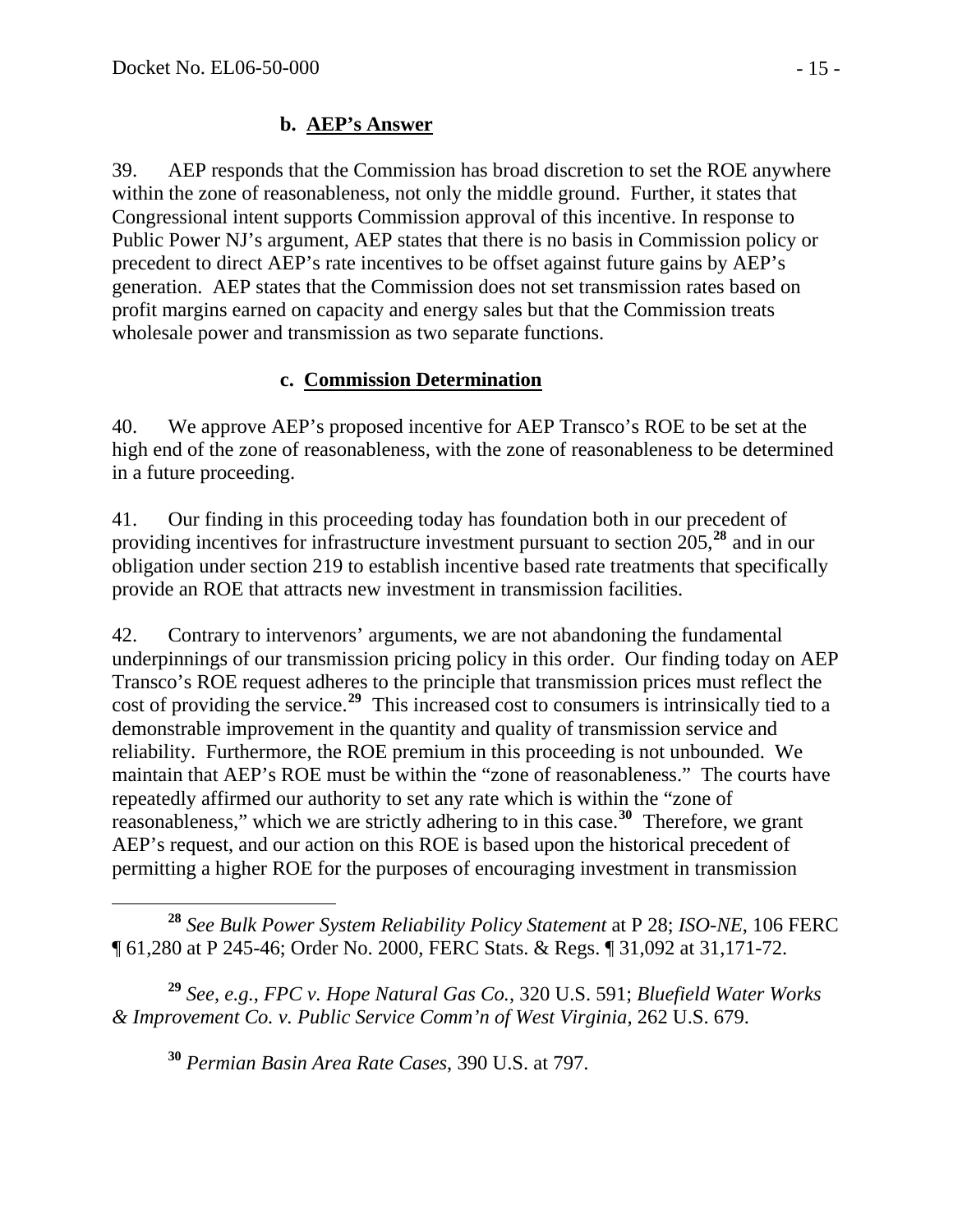infrastructure pursuant to section 205, and further sustained through our obligation under section 219 to establish incentive-based rate treatments for transmission infrastructure investment.

43. Our approval of AEP's proposed incentives is also consistent with the Final Rule. The Final Rule permits an incentive-based ROE to all public utilities (*i.e*., traditional public utilities and transcos) that build new transmission facilities that benefit consumers by ensuring reliability or reducing the cost of delivered power by reducing transmission congestion.**[31](#page-15-0)** The certain measures and options established by the Final Rule for evaluating an incentive-based ROE include: (1) any incentive-based ROE must fall within the range of reasonableness established by the Commission for the particular entity requesting the ROE for its investment in new transmission facilities;  $32^{2}$  $32^{2}$  (2) while the incentive-based ROE will continue to fall within the traditional zone of reasonableness it will be adjusted upward and will be higher than would otherwise have been granted absent the incentive;<sup>[33](#page-15-2)</sup> (3) no specific ROE adders are established;<sup>[34](#page-15-3)</sup> (4) the Commission will determine the level of the incentive-based ROE on a case-by-case basis when an application for an incentive-based ROE is filed with the Commission;**[35](#page-15-4)** (5) to receive an incentive-based ROE, a public utility must support the ROE request by demonstrating how the new facilities will improve regional reliability or reduce transmission congestion.**[36](#page-15-5)**

44. We also find that AEP has shown, consistent with the Final Rule, a nexus between the proposed ROE incentive and its planned investment. The proposed Project is not the ordinary transmission investment but rather presents special risks that merit an ROE at the high end of the zone of reasonableness. The length, scope, and multi-state nature of this proposed Project will present substantial risks and challenges in siting and obtaining the required permits. In *Maine Pub. Utils. Comm'n v. FERC*, the court observed that an ROE calculation may be based on a range of reasonable returns that takes into account "a number of factors that may be both cost-related and policy-related, including [but not

**<sup>31</sup>** Final Rule at P 91-93.

<span id="page-15-1"></span><span id="page-15-0"></span>**<sup>32</sup>** *Id.* **<sup>33</sup>** *Id.*

<span id="page-15-2"></span>**<sup>34</sup>** *Id.*

<span id="page-15-3"></span>**<sup>35</sup>** *Id.* at P 93.

<span id="page-15-5"></span><span id="page-15-4"></span>**<sup>36</sup>** *Id.*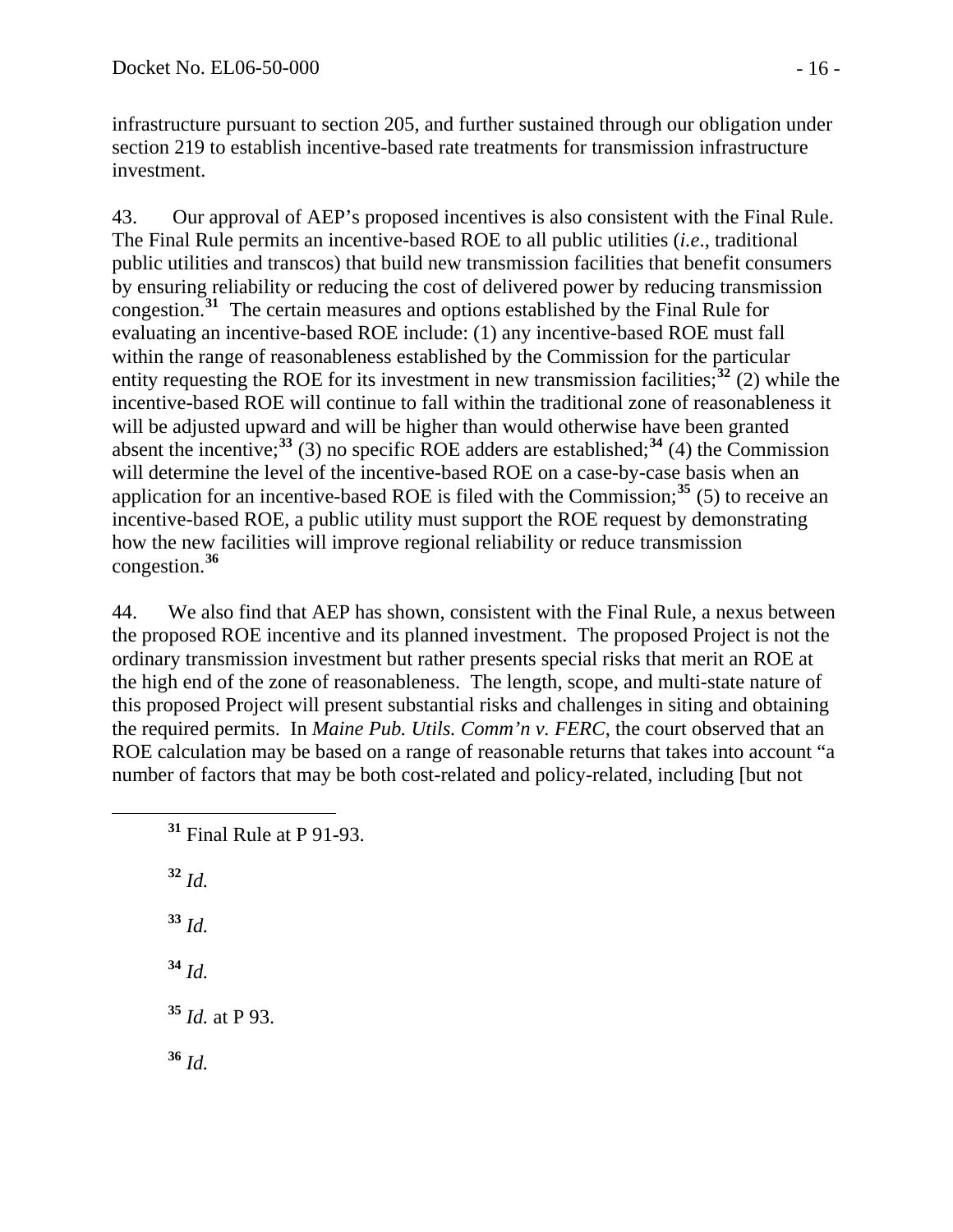limited to] business risk factors" and that "courts have recognized that there is a zone of reasonable ROEs and have held [the Commission] to an end-result test."**[37](#page-16-0)** Thus, in addition to the risk associated with this project, the proposed Project also will require an enormous investment (estimated by AEP to be \$3 billion) and thereby presents financing challenges not faced by the ordinary transmission investment. Further, unlike the ordinary transmission project, AEP is under no state obligation to construct the line. We think it is important to recognize that instead of investing capital in another venture, AEP has voluntarily chosen to invest a large amount of capital to build backbone high voltage transmission facilities that are valuable because this Project will increase reliability and/or reduce the cost of delivered power to customers by reducing transmission congestion. This, coupled with the size of the proposed Project – an estimated 5,000 MW of increase in transfer capability – and the time for completion – eight years – all support the need for an ROE incentive set at the high end of the zone of reasonableness. Under these circumstances, we believe that an incentive-based ROE is appropriate to encourage this new investment and is fully consistent with the Final Rule, as well as Congressional intent in enacting section 219.

45. We are not, however, determining any particular ROE in this docket. Rather, we agree that AEP must propose and support a particular ROE in its section 205 filing, consistent with the Final Rule.**[38](#page-16-1)**

46. Moreover, with regard to the issue of a cost-benefit analysis raised by NC Electric, we find that AEP is not required to perform a cost-benefit analysis. We note that EPAct 2005 has determined the need for transmission rate incentives, and therefore cost-benefit studies are not needed, consistent with our finding in the Final Rule.**[39](#page-16-2)**

47. Contrary to Steel Dynamics' arguments, the incentives requested herein are not mutually exclusive. This finding is consistent with precedent that has upheld use of multiple incentives**[40](#page-16-3)** and the Final Rule.**[41](#page-16-4)**

<span id="page-16-1"></span><span id="page-16-0"></span> **<sup>37</sup>** No. 05-1001, 2006 U.S. App. LEXIS 16445, at \*31-32 (D.C. Cir. June 30, 2006) (citations omitted).

**<sup>38</sup>** Final Rule at P 20, 34, 77.

**<sup>39</sup>** *Id.* at P 65.

<span id="page-16-4"></span><span id="page-16-3"></span><span id="page-16-2"></span>**<sup>40</sup>** *Boston Edison Co.,* 109 FERC ¶ 61,300 (2004), *order on reh'g,* 111 FERC ¶ 61,266 (2005) (*Boston Edison*).

**<sup>41</sup>** Final Rule at P 55.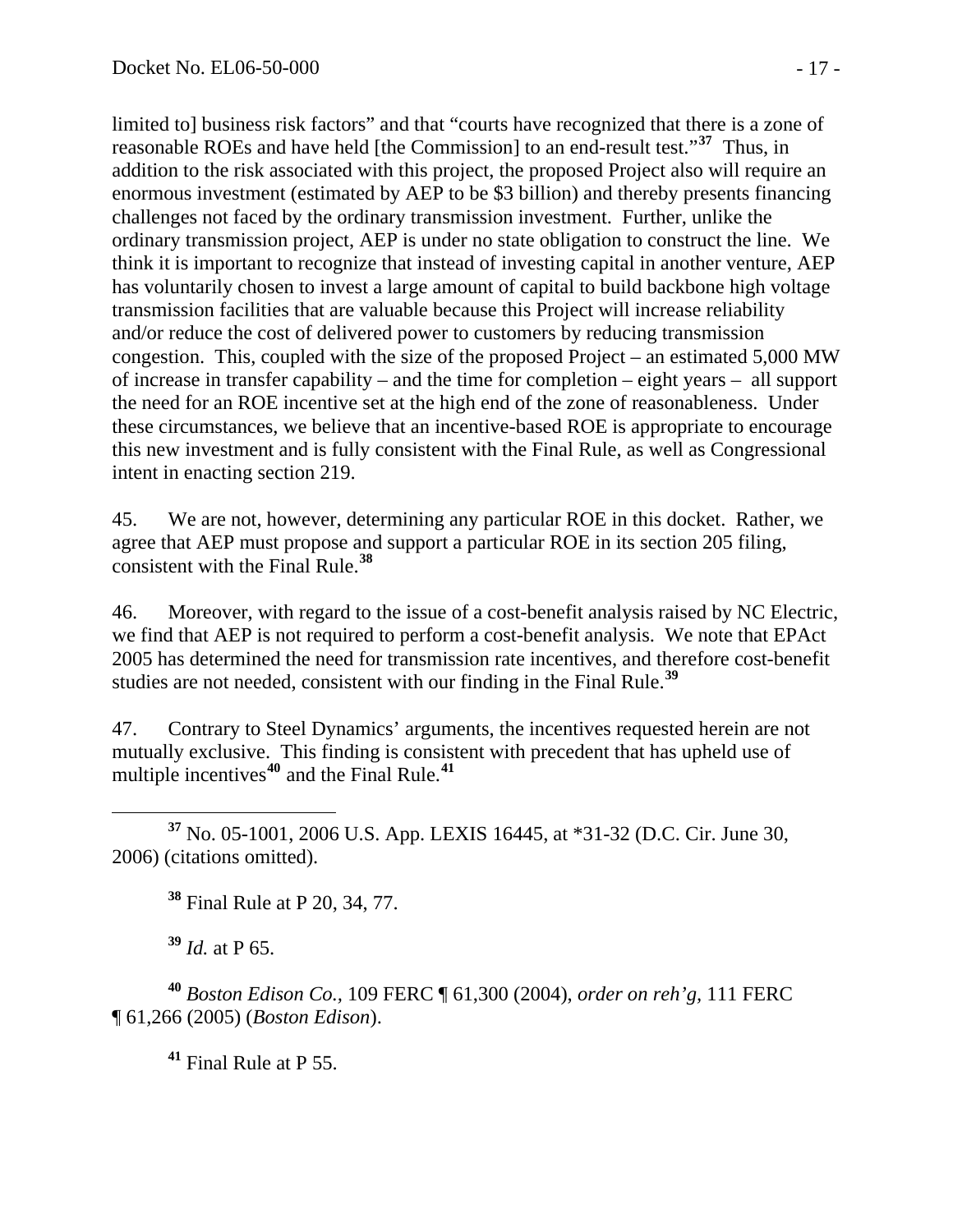48. In response to Public Power NJ's request that AEP's proposed rate incentives be offset against future gains by AEP's generation, we agree with AEP that this request is not consistent with Commission policy. In Order No. 888,**[42](#page-17-0)** the Commission required public utilities to "functionally unbundle" their wholesale generation and transmission services by stating separate rates for each service in a single tariff and offering transmission service under that tariff on an open-access, non-discriminatory basis. Therefore, any revenues associated with generation service are to remain separate and distinct from transmission service revenues.

49. Our conditioned approval of AEP's proposed incentives, requiring that AEP's proposal be approved under PJM's RTEP plan, addresses Joint Consumer Advocates' and PPL Parties' concerns that an independent reliability coordinator determine a reliability need for this transmission line in order for AEP Transco to receive any ROE incentives. PJM's RTEP process will evaluate such concerns. Region-wide cost allocation issues will also be addressed in the RTEP stakeholder process and in AEP Transco's section 205 filing.

50. Since we are granting AEP's request that its ROE be set at the high end of the zone of reasonableness, we need not address its alternative request for a 200 basis point adder, but we note that the Final Rule states that the Commission will not create specific ROE adders.**[43](#page-17-1)**

# **2. Proposed CWIP Rate Incentive**

51. AEP asks that the Commission permit AEP Transco, at its option, to collect 100 percent of the cost of capital on the CWIP on a timely basis, in order to improve the cash flow during the lengthy construction process of the proposed Project. AEP states that the recovery of a return on CWIP should be adjusted frequently to allow for timely recovery without regulatory lag. Correspondingly, AEP suggests a formula rate or a tracker

<span id="page-17-1"></span>**<sup>43</sup>** Final Rule at P 93.

<span id="page-17-0"></span>**<sup>42</sup>** *See Promoting Wholesale Competition Through Open Access Non-Discriminatory Transmission Services by Public Utilities; Recovery of Stranded Costs by Public Utilities and Transmitting Utilities*, Order No. 888, 61 Fed. Reg. 21,540 (1996), FERC Stats. & Regs. ¶ 31,036 (1996), *order on reh'g*, Order No. 888-A, 62 Fed. Reg. 12,274 (1997), FERC Stats. & Regs. ¶ 31,048 (1997), *order on reh'g*, Order No. 888-B, 81 FERC ¶ 61,248 (1997), *order on reh'g*, Order No. 888-C, 82 FERC ¶ 61,046 (1998), *aff'd in part sub nom. Transmission Access Policy Study Group v. FERC*, 225 F.3d 667 (D.C. Cir. 2000), *aff'd sub nom. New York v. FERC*, 535 U.S. 1 (2002).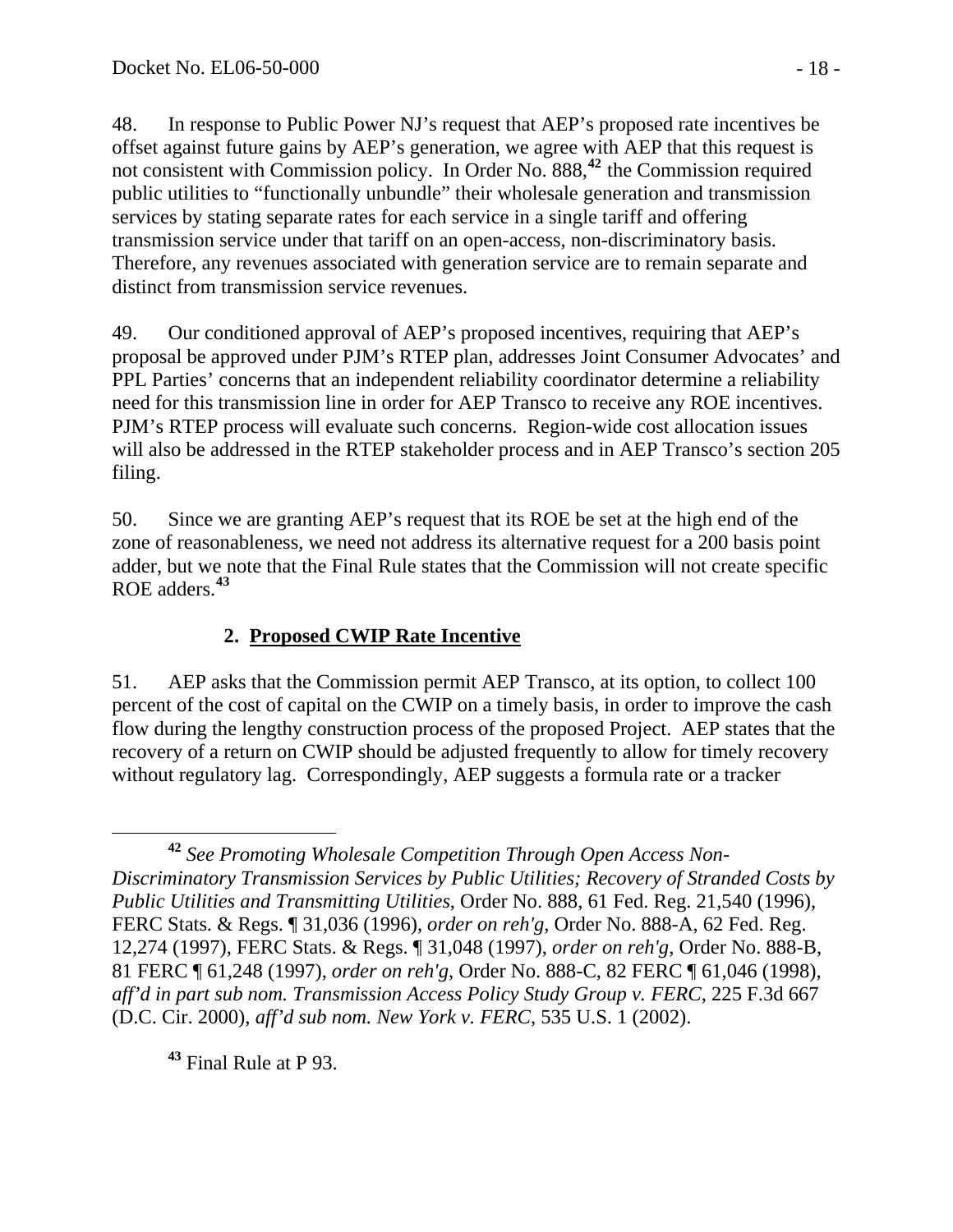mechanism with a carrying cost on under/over-recovered amounts that would ensure a timely recovery.

#### **a. Comments and Protests**

52. Some parties, including ODEC, Chambersburg and FirstEnergy, state that there could be some justification for approving CWIP recovery, however, more information is required before the Commission can consider AEP's request. ODEC asserts that the Commission should impose reporting requirements as a condition of allowing CWIP recovery so that the Commission and other parties would be able to monitor the progress of the proposed Project. ODEC states that any authorization for recovery of CWIP should be subject to the condition that if the proposed Project is cancelled or abandoned due to factors within AEP Transco's control, it will have to refund the CWIP and expensed amounts to customers. If the proposed Project is cancelled or abandoned due to factors beyond AEP Transco's control, recovery should only be permitted in accordance with the criteria set forth in the TDU Systems' comments in Docket No. RM06-4-000. Chambersburg states that it does not object to the CWIP rate incentive, provided that AEP demonstrates the regional need for the proposed Project. In addition, Chambersburg argues that CWIP recovery should be limited to prudently incurred costs approved through the RTEP process.

53. Joint Consumer Advocates state that AEP's request for CWIP rate treatment violates the used and useful doctrine and, in addition, violates the existing CWIP doctrine, which requires evidentiary showings that a reliability problem exists, that the proposed Project is the most economical means to resolve the problem, that staff and intervenors have had the chance to review the prudence of the construction costs, along with alternative proposals to address the reliability problem, and that there is some certainty that the proposed Project will be completed.

### **b. AEP's Answer**

54. In its answer, AEP states that for such a large scale project, timely recovery of construction capital costs (and preconstruction/pre-operating costs) is essential for financing and development of the proposed Project. AEP states that without this recovery, AEP Transco's finances would be strained and it would have a negative effect on AEP Transco's ability to raise capital, at minimum, increasing the cost to finance the proposed Project. AEP points out that the Proposed Rule stated that "allowing the public utilities to include up to 100 percent of prudently incurred transmission-related CWIP in rate base and permitting them to expense prudently incurred pre-commercial costs will further the goals of new section 219 by relieving the pressures on utility cash flows associated with their transmission investment programs and providing upfront regulatory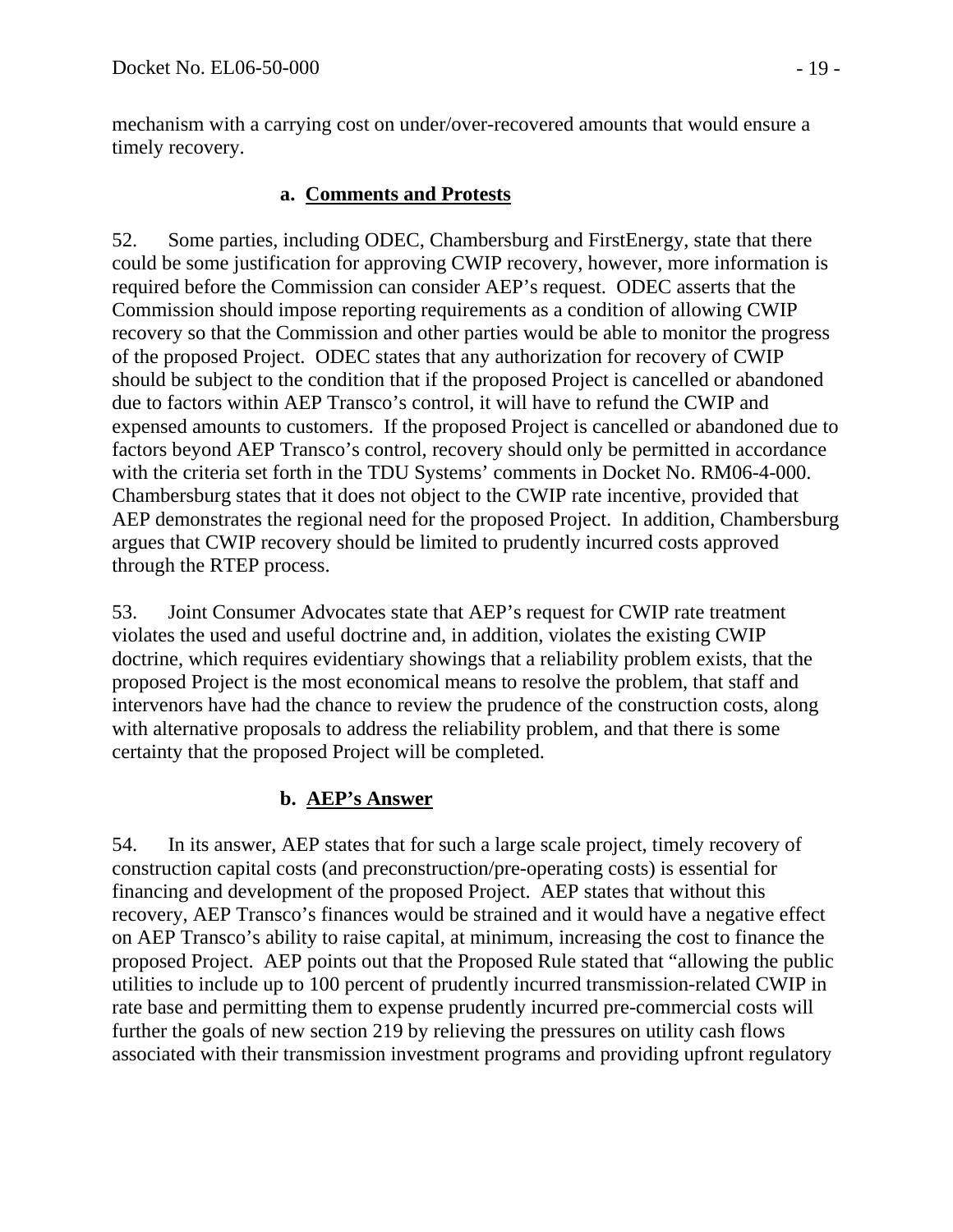certainty."**[44](#page-19-0)** Further, AEP states that rates to consumers are lowered in the future as recovery of CWIP reduces the expense of allowance for funds used during construction. AEP commits to complying with any applicable Commission requirements, including those that the Commission may require in the Proposed Rule, and cites *Northeast Utilities*  Service Company,<sup>[45](#page-19-1)</sup> in which the Commission conditioned CWIP approval on the submission of an annual report regarding the amounts of CWIP and the current status of the proposed Project and estimated in-service dates.

#### **c. Commission Determination**

55. We will accept AEP's proposal to include 100 percent CWIP in rate base, conditioned upon AEP fulfilling the Commission's requirements for CWIP inclusion for these transmission facilities under the Commission's regulations that are consistent with the Final Rule,**[46](#page-19-2)** in AEP Transco's future section 205 filing.**[47](#page-19-3)**

56. We are acting pursuant to our existing statutory authority under section 205 and the obligation given to the Commission under section 219 to establish incentive-based rate treatments for transmission infrastructure investment. In addition, we find that permitting this incentive will further the goals of section 219 by providing up-front regulatory certainty, rate stability and improving the cash flow of applicants, thereby, easing the pressures on their finances caused by transmission development programs.**[48](#page-19-4)** We recognize that our decision here goes beyond the status quo of allowing inclusion of 50 percent of prudently-incurred CWIP in the rate base. We do so to encourage or create an incentive to develop transmission infrastructure, in furtherance of our Congressional mandate.

**<sup>45</sup>** 114 FERC ¶ 61,089 (2006) (*Northeast Utilities*).

<span id="page-19-2"></span><span id="page-19-1"></span><span id="page-19-0"></span>**<sup>46</sup>** For example, *see* Final Rule at P 36, recommending timing metrics that indicate progress.

<span id="page-19-3"></span>**<sup>47</sup>** *See Construction Work In Progress for Public Utilities; Inclusion of Costs in Rate Base,* Order No. 298, 48 Fed. Reg. 24,323 (June 1, 1983), FERC Stats. & Regs. ¶ 30,455, *order on reh'g*, Order No. 298-B, 48 Fed. Reg. 55,281 (Dec. 12, 1983), FERC Stats. & Regs. ¶ 30,524 (1983). *See also Boston Edison Co.,* 109 FERC ¶ 61,300; *ATC I*, 105 FERC ¶ 61,388; *Northeast Utilities*, 114 FERC ¶ 61,089.

<span id="page-19-4"></span>**<sup>48</sup>** Final Rule at P 105.

**<sup>44</sup>** Proposed Rule, FERC Stats. and Regs. ¶ 32,593 at P 27.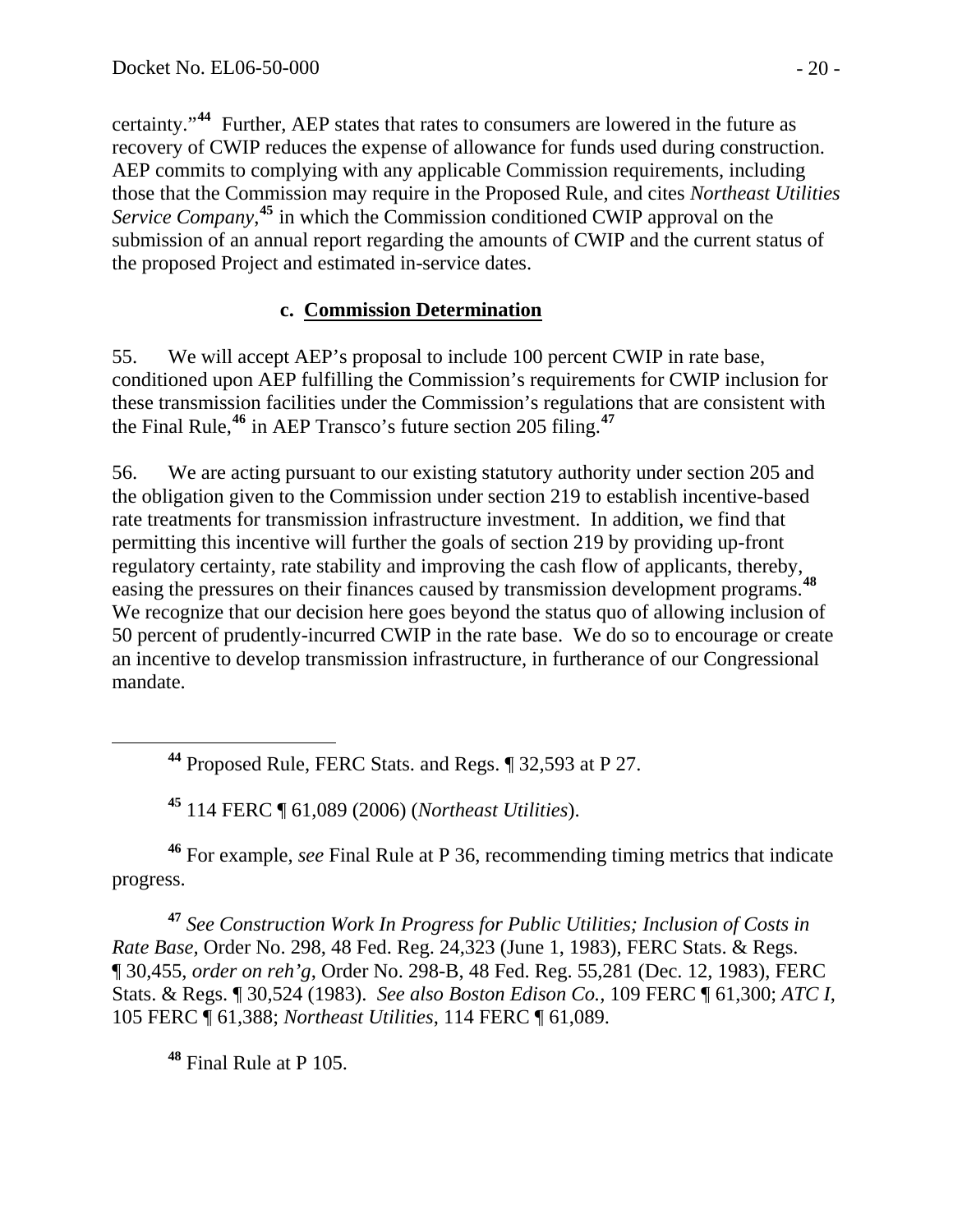57. Moreover, this finding is consistent with our determination in the Final Rule, allowing public utilities the option to include 100 percent of prudently incurred transmission-related CWIP in rate base.**[49](#page-20-0)**

58. We find that the parties' argument that CWIP treatment violates the used and useful doctrine is not supported by Commission and court precedent. As we found in Order No. 298*,* there are "widely-recognized exceptions and departures from this [used and useful] rule, particularly when there are countervailing public interest considerations."**[50](#page-20-1)** The Commission also emphasized the importance of economic equities when we found that:

> [I]n light of lengthening construction cycles, relatively high inflation, and the proportional significance of capital financing costs in relation to overall project costs, this Commission- as well as many state regulatory authoritieshave reexamined the basis for the inclusion of CWIP from rate base and have often disregarded the 'used and useful' concept when the reliability of future service is in doubt… it must be reemphasized that the 'used and useful' concept, if administered inflexibly and without regard to other equitable and policy considerations may fail the interests of both the electric utility industry and its ratepayers. **[51](#page-20-2)**

<span id="page-20-0"></span>**<sup>49</sup>** *Id.*

<span id="page-20-1"></span>**<sup>50</sup>** In support of this proposition, Order No. 298 cites:

 *See Tennessee Gas Pipeline Co. v. FERC*, 606 F.2d 1094, 1109 (D.C. Cir. 1979). *NEPCO Municipal Rate Committee v. FERC*, 668 F.2d 1327 (D.C. Cir. 1981). Departures from the "used and useful" principle are, in some cases, routine practice. For example, land held for future use has been regularly included in the rate base upon which the utility earns its return. Moreover, the use of a future test period allows inclusion in rate base of plant which will be in service during the test period but which may not be operable on the effective date of the new rates. Somewhat akin, are purchase gas adjustment clauses and fuel adjustment clauses which charge a projected cost to Customers for service rendered.

<span id="page-20-2"></span>**<sup>51</sup>** Order No. 298, FERC Stats. & Regs. ¶ 30,455 at 30,507.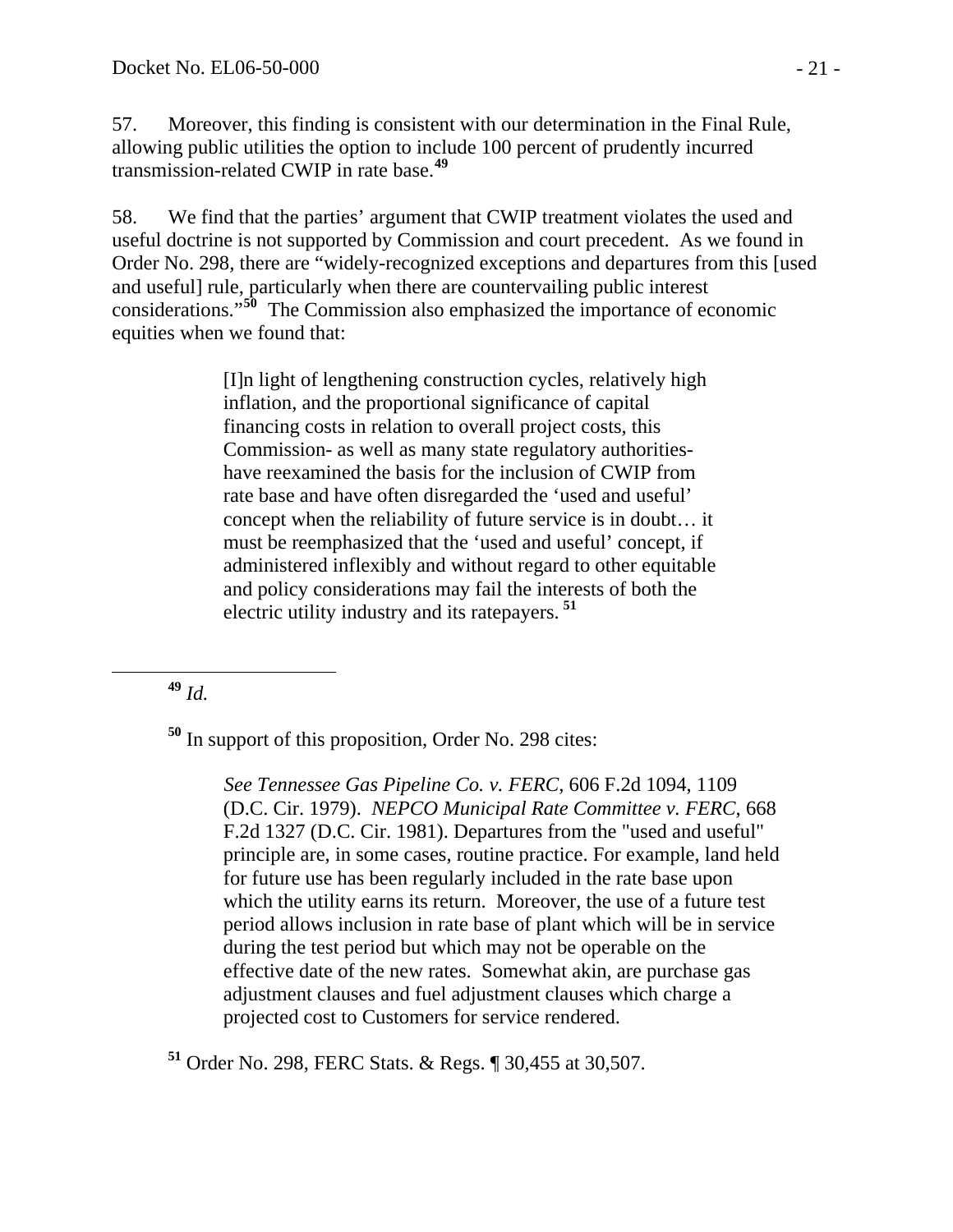#### 59. Further, we had found in Order No. 298, that:

Without any CWIP in rate base, a new plant has no direct effect on consumer prices until it begins to provide service. Then, when it does come on line, consumer's rates must be increased to give the company a cash return on both the direct cost of the plant and the capitalized [Allowance for Funds Used During Construction (AFUDC)] as well as a return of capital through depreciation. If the plant is large relative to the existing rate base, the result can be a rate increase that is both large and sudden, producing a so-called 'rate shock'. In contrast, with all CWIP in rate base, the impact of new plant is spread over the entire construction period, and the rates when the plant begins to provide service are lower because they do not include a return on and of capitalized AFUDC.**[52](#page-21-0)**

60. Our finding here and in the Final Rule uphold our long-standing position, that because of the integrated nature of the transmission grid, all transmission improvements can be characterized as an attempt "to assure that an already used and useful plant could continue to remain used and useful."<sup>[53](#page-21-1)</sup> Thus, the departure from the "used and useful" doctrine to stimulate transmission investment for grid reliability is appropriate and ultimately serves to sustain existing "used and useful" facilities.

61. We also find that AEP has shown, consistent with the Final Rule, a nexus between the proposed CWIP incentive and its planned investment. AEP argues that the availability of a current cash flow through CWIP will help it to raise equity and debt capital from investors who would otherwise be discouraged by protracted delays in the recovery of expenses. It states that current recovery of capital costs during construction provides the available cash flow to support corporate credit quality. AEP states that, otherwise, these costs will have to be capitalized as AFUDC, which will provide no cash flow to fund the activities and will result in a higher level of costs that must be recovered through rates implemented at the in-service date. Under these circumstances, in light of the magnitude of this proposed Project, we find that authorization to recover 100 percent

**<sup>52</sup>** *Id.* at 30,499.

<span id="page-21-1"></span><span id="page-21-0"></span>**<sup>53</sup>** *See Yankee Atomic Electric Company*, 67 FERC ¶ 61,318, *reh'g denied*, 68 FERC ¶ 61,364 (1994). While CWIP treatment for generation facilities was permitted in this particular case, it is equally applicable in the instant proceeding because of the integrated nature of the transmission grid and the need for investment to maintain grid reliability.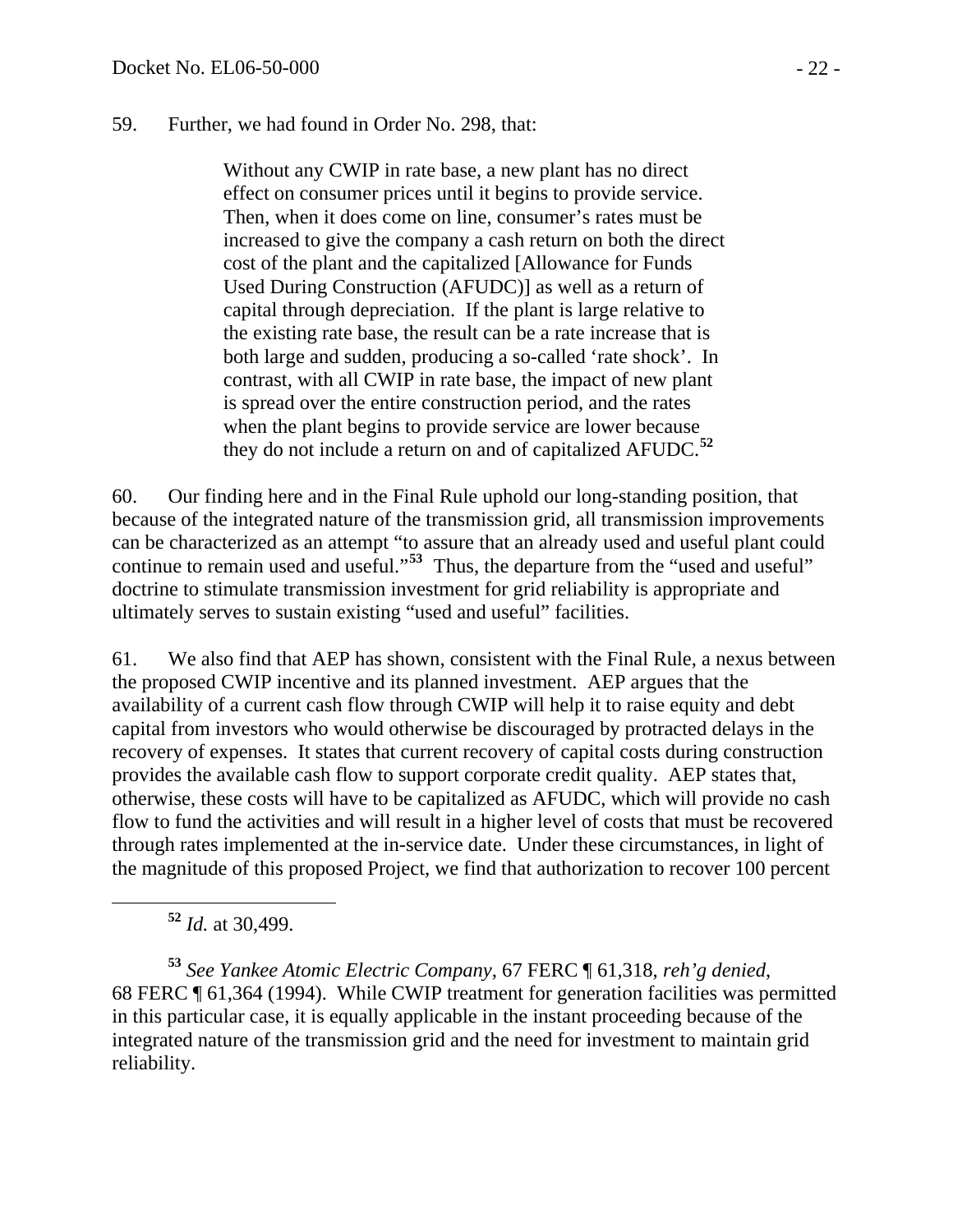of prudently-incurred transmission-related CWIP prior to the in-service date of the proposed Project is appropriate to encourage this new investment and is consistent with the Final Rule, as well as Congressional intent in enacting section 219.

62. Any additional reporting which may be required beyond the Commission's regulations and the Final Rule requirements will be considered at the time AEP Transco makes AEP Transco's future section 205 filing, and based upon the level of data provided therein. Accordingly, the Commission requirements are sufficient to encourage expedited construction, least-cost approaches, and expedited local siting approvals.**[54](#page-22-0)**

63. AEP may seek waiver of the prior notice requirement pursuant to section 35.11 of the Commission's regulations**[55](#page-22-1)** when AEP submits AEP Transco's section 205 filing, consistent with this order's approval of the proposed CWIP rate incentive.

#### **3. Option to Expense Pre-Construction/Pre-Operating Costs Rate Incentive and Accounting Approval to Defer and Collect Pre-Construction/Pre-Operating Costs**

64. AEP seeks authorization to expense and recover on a current basis the costs that AEP Transco incurs during the pre-construction/pre-operating period, such as those precertification costs it incurs to educate the public about the proposed Project and to obtain the regulatory and related approvals for the proposed Project.**[56](#page-22-2)** AEP states that it is currently incurring pre-certification costs that it is not able to currently recover. Since AEP Transco does not yet have a rate base with which to expense and recover these precertification costs, it seeks accounting treatment to defer pre-construction/pre-operating

**<sup>55</sup>** 18 C.F.R. § 35.11 (2005).

<span id="page-22-2"></span><span id="page-22-1"></span>**<sup>56</sup>** AEP states that recoverable pre-construction/pre-operating costs should include the cost of obtaining siting approvals, the cost of participation in PJM's RTEP process, the cost of this proceeding before the Commission, costs related to project and transmission company formation, start-up costs, organization costs, and planning and project costs.

<span id="page-22-0"></span>**<sup>54</sup>** *See* 18 C.F.R. § 35.13(h)(38) (2005) (requiring a 10 year assessment of costs and an analysis and explanation for why the program adopted is prudent and consistent with a least-cost energy supply program); 18 C.F.R. § 35.25 (2005) (requiring applicants to provide the necessary information that pertains to CWIP-induced price squeeze). AEP must demonstrate that it is in compliance with these regulations in its section 205 filing. Our requirement in this proceeding that the AEP Project be included in the PJM RTEP will also help ensure that local siting approvals are achieved.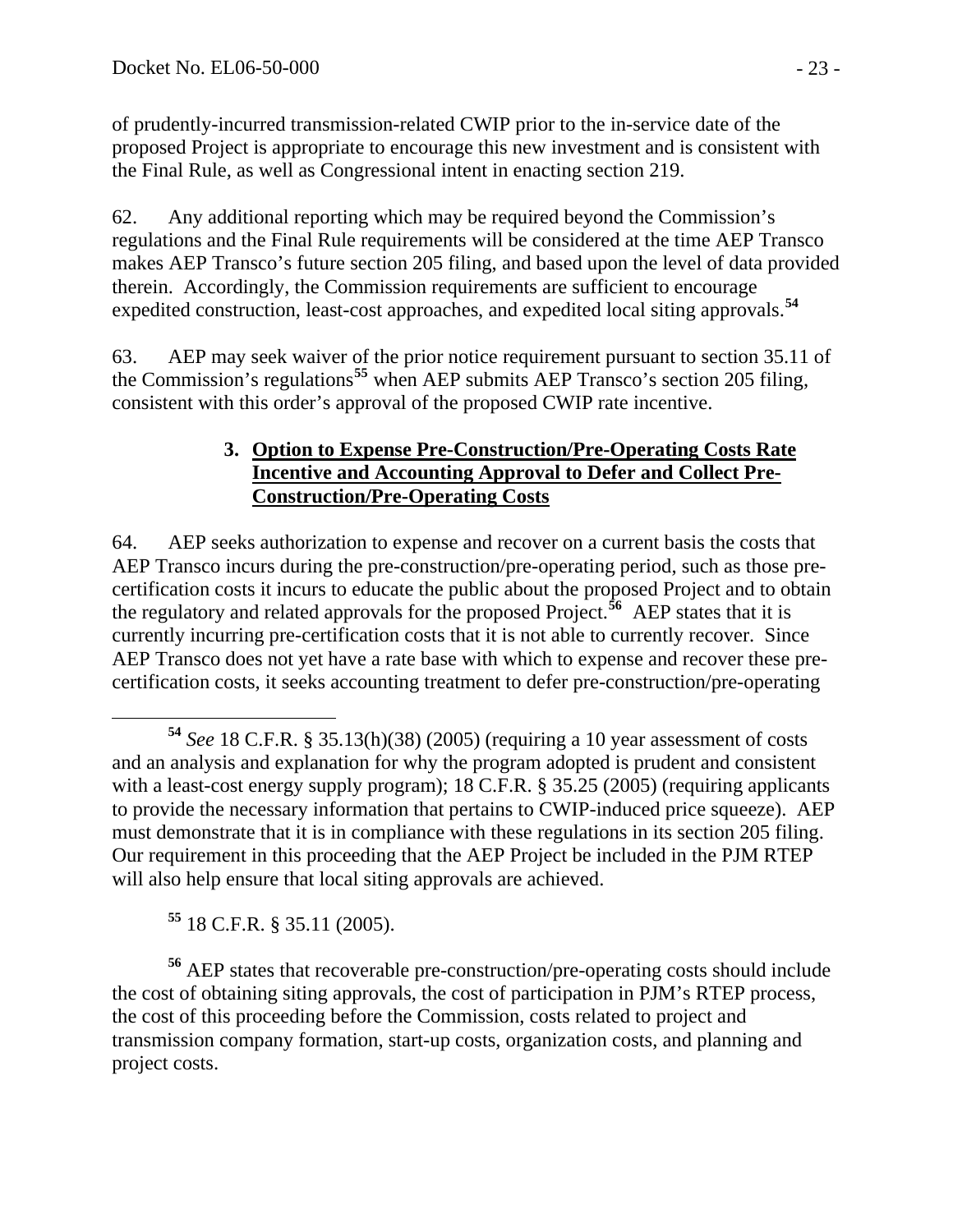costs, and a related carrying charge during the deferral period to reflect the time value of money. AEP proposes to make a future section 205 filing to amortize these deferred costs to expense and recover the costs through a formula rate, to be fully collected before the proposed Project becomes operational.**[57](#page-23-0)** AEP proposes to reflect this temporary deferral of costs in FERC Account 183, Survey and Investigation Costs and in FERC Account 182.3, Other Regulatory Assets.**[58](#page-23-1)** AEP suggests that in a future section 205 filing, it will propose to recover all requested incentives through a formula rate or a tracker mechanism with a carrying cost on under/over-recovered amounts, to ensure a timely recovery.

#### **a. Comments and Protests**

65. ODEC suggests that AEP needs to justify the costs it proposes to include as preconstruction/pre-operating. NC Electric maintains that for a cost to qualify as a regulatory asset, AEP must make a showing that: (1) the costs at issue are unrecoverable in existing rates; and (2) that it is probable that such costs will be determined to be recoverable in future rates. They request that the Commission deny the requested accounting treatment, without prejudice, until AEP makes these showings. ODEC and Chambersburg are concerned that AEP may be proposing to expense costs associated with long-lived assets. In comments filed in Docket No. RM06-4-000, ODEC and other parties argued that the Commission should not allow utilities to expense costs associated with transmission facilities<sup>[59](#page-23-2)</sup> as such facilities have long service lives compared to the shorter term amortization periods for expensed items. Chambersburg states that the Commission must be cognizant of the intergenerational equity issues inherent in the rate treatment AEP seeks, as expensing long-lived assets allows future consumers to escape cost responsibility for the facilities they use, to the detriment of current ratepayers. Chambersburg also argues that the Commission should limit pre-construction/preoperating costs to be expensed to planning, siting, and environmental costs. ODEC and Chambersburg also argue that the Commission should require AEP to propose a method of tracking cost recovery of those capital assets that are being expensed to ensure that these costs are not later capitalized in subsequent section 205 filings.

**<sup>57</sup>** AEP's Petition at 17.

<span id="page-23-2"></span><span id="page-23-1"></span><span id="page-23-0"></span>**<sup>58</sup>** 18 C.F.R. Part 101 (2005); Uniform System of Accounts Prescribed for Public Utilities and Licensees Subject to the Provisions of the Federal Power Act (FERC Accounts).

**<sup>59</sup>** These include land, towers, transformers, lines, substations, etc.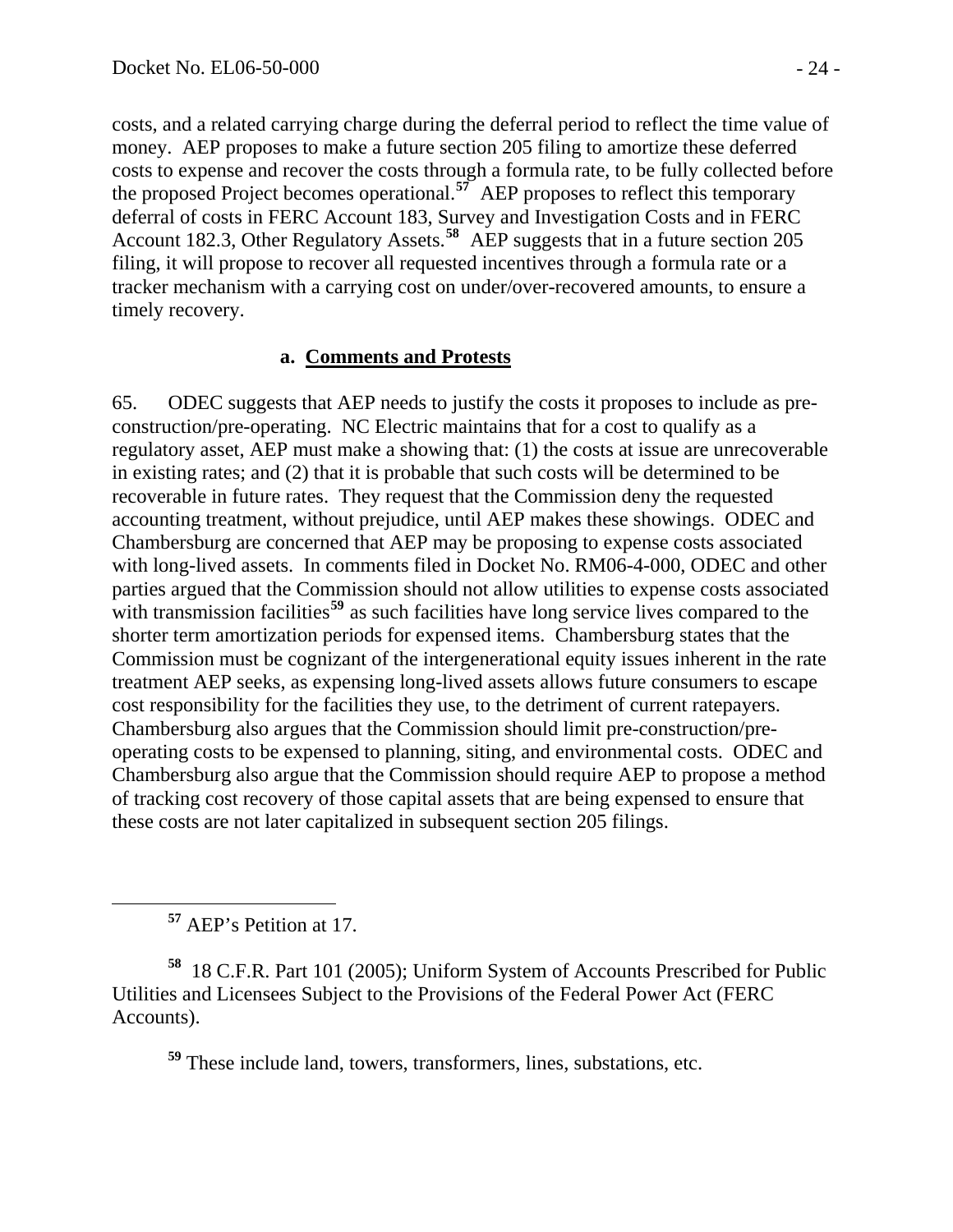66. ODEC and FirstEnergy argue that AEP fails to propose a mechanism that would allow for the proposed Project's development costs to be refunded to customers in the event the proposed Project is not constructed or significant benefits are received by entities outside of PJM.

#### **b. AEP's Answer**

67. In its answer, AEP avers that its request is consistent with the Commission's Proposed Rule as well as precedent. AEP cites *ATC I and II*, in which the Commission approved the use of both CWIP in rate base and expensing of pre-construction/preoperating costs for new transmission investment.

68. AEP states that any dispute on tracking methods to ensure that AEP Transco does not attempt to capitalize costs that have already been expensed, can be addressed in AEP Transco's subsequent section 205 filing.

69. AEP states that for a cost to qualify for regulatory asset treatment, and therefore satisfy the Commission's criteria for deferred accounting, there must be a showing both that (i) the costs at issue are unrecoverable in existing rates, and (ii) it is probable that such costs will be determined to be recoverable in future rates. AEP points out that the costs that AEP is seeking to recover are *not* recoverable in existing rates, since AEP Transco will construct and own the proposed Project, AEP Transco currently has no customers, and these costs are not recoverable in the rates of any of AEP's operating utility subsidiaries. AEP clarifies that it intends this proposed Project to be a region-wide interstate project undertaken by a new transmission company, not merely a local transmission project by one of its subsidiaries in order to meet native load service obligations.

70. In addition, AEP states that it is "probable" that costs associated with the proposed Project will be determined to be recoverable in future rates if the proposed Project is included in the PJM RTEP. AEP explains that PJM has an obligation under the PJM Operating Agreement to include the costs of transmission in the transmission rates under the PJM OATT, and thereby provide AEP Transco with the revenues to cover its revenue requirement as filed, which includes the amortization of defined costs.**[60](#page-24-0)** AEP states that, therefore, its proposal meets the criteria for deferred accounting under the Commission's regulations and authorization granted in other cases.**[61](#page-24-1)**

<span id="page-24-1"></span><span id="page-24-0"></span> (continued…) **<sup>61</sup>** AEP cites, for example, *Trans-Elect, Inc*., 98 FERC ¶ 61,142 at 61,424-25, *reh'g denied*, 98 FERC ¶ 61,368 (2002), *appeal dismissed sub nom. Transmission Agency of Northern California et. al. v. FERC*, No. 05-1400, 2006 U.S. App. LEXIS

**<sup>60</sup>** AEP cites PJM OATT Schedule 6, section 1.5.6(g).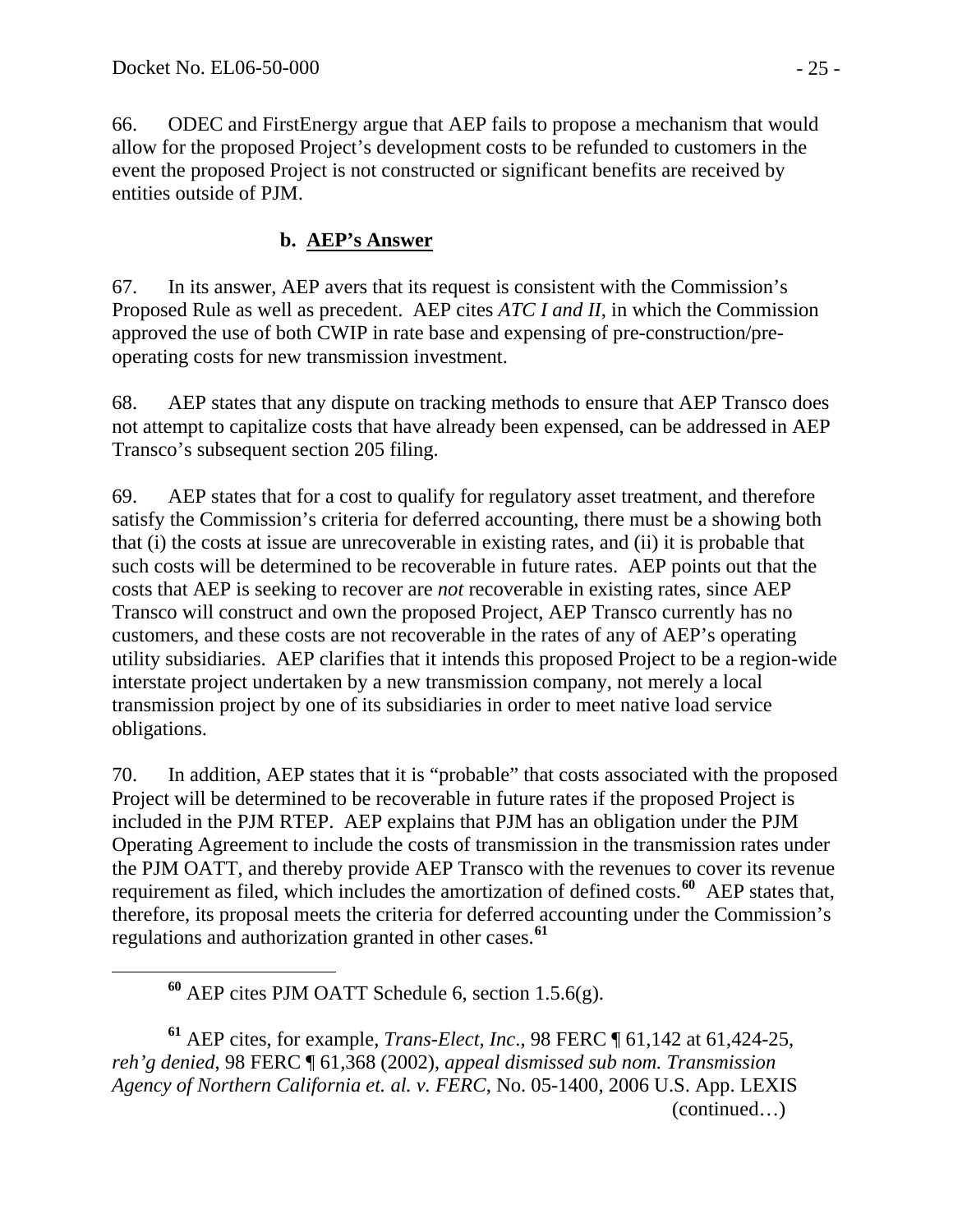## **c. Commission Determination**

71. We will approve AEP's request to expense pre-construction/pre-operating costs only, conditioned upon AEP sufficiently fulfilling the Commission requirements as discussed below, consistent with the Final Rule.**[62](#page-25-0)**

72. We base our approval on our authority pursuant to section 205 and our obligation under section 219 to approve rate incentives that encourage investment in transmission, as well as existing precedent. We note that the Commission has previously permitted companies to expense prudently-incurred pre-construction/pre-operating costs.**[63](#page-25-1)** In addition, we find that this incentive will further the goals of section 219 by providing up-front regulatory certainty, rate stability, and improved cash flow for applicants, thereby easing the pressures on their finances caused by transmission development programs.

73. We find that AEP has shown, consistent with the Final Rule, a nexus between the proposal to recover prudently-incurred pre-construction/pre-operating costs prior to the in-service date and AEP Transco's planned investment. AEP states that the expensing and current recovery of the pre-construction/pre-operating costs will prevent any adverse effect on AEP Transco's earnings and compensate AEP Transco for delays in recovery. Expensing and current recovery of pre-construction/pre-operating costs will also facilitate raising equity and debt capital from investors who would otherwise be discouraged by protracted delays in the recovery of expenses. Under these circumstances, we believe that authorization to expense and recover on a current basis all prudently-incurred preconstruction/pre-operating costs is appropriate to encourage this new investment and is fully consistent with the Final Rule, as well as Congressional intent in enacting section 219.

74. Moreover, our finding is consistent with the Final Rule, which continues our precedent, permitting companies to expense prudently-incurred pre-construction/preoperating costs, contingent upon the company proposing project milestones, achievement of benchmarks and metrics proposed, and filing of annual informational reports.**[64](#page-25-2)** In the

 $\overline{a}$ 6177 (D.C. Cir. March 13, 2006) (unpublished opinion) (*Trans-Elect*) and *ATC II*, 107 FERC ¶ 61,117 at P 15, 17.

**<sup>62</sup>** Final Rule at P 115-19.

<span id="page-25-2"></span><span id="page-25-1"></span><span id="page-25-0"></span>**<sup>63</sup>** *See, e.g., Trans-Elect*, 98 FERC ¶ 61,142 at 61,424-25; *ATC I*, 105 FERC ¶ 61,388; ATC II, 107 FERC ¶ 61,117 at P 15, 17*.* 

**<sup>64</sup>** Final Rule at P 367-75.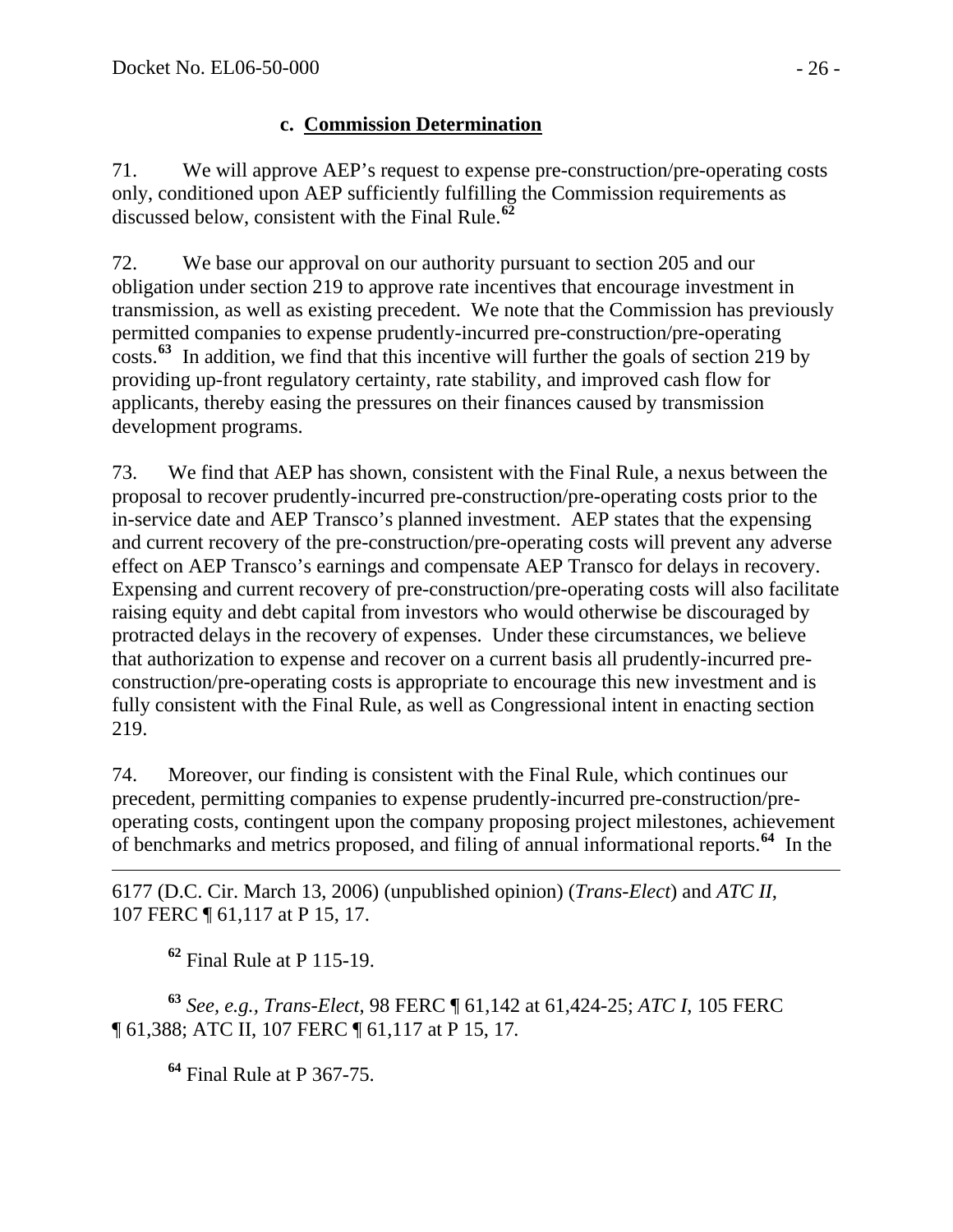Final Rule, we find that permitting companies to expense, rather than capitalize, preconstruction/pre-operating costs associated with new transmission investment, relieves the pressures on utility cash flow associated with transmission investment programs.**[65](#page-26-0)**

75. AEP's proposal seeks recovery of pre-construction/pre-operating costs prior to facilities being put into service. This proposal differs from the traditional approach of not allowing recovery until after facilities have been put into service. This proposal results in a recovery in AEP Transco's rates in a time period different than the costs are ordinarily charged to expense under the general requirements of the Commission's Uniform System of Accounts.

76. Traditionally, under the general requirements of the Uniform System of Accounts, the return on these costs is capitalized as a cost of the construction of the project and depreciated over the service life of the asset. The return on these costs is often accumulated in FERC Account 183, Preliminary Survey and Investigation Charges, before being transferred to FERC Account 107, Construction Work in Progress.

77. However, AEP proposes to deviate from these general requirements of the Uniform System of Accounts through its proposal to defer, and then charge to expense during the construction period, all pre-construction/pre-operating costs incurred on this proposed Project, rather than capitalizing these costs as a component of construction and depreciating them over the service life of the asset.

78. Where companies have proposed to recover a return on CWIP or preconstruction/pre-operating costs prior to the operations date, we have required specific accounting treatment to recognize the economic effects of this type of rate plan, and to maintain the comparability of financial information between entities. We will require AEP to conform to this accounting direction.**[66](#page-26-1)** Specifically, AEP is directed to debit through FERC Account 407.3, Regulatory Debits, and credit through FERC Account 254, Other Regulatory Liabilities, in accordance with the objectives of those accounts. Amounts recorded in FERC Account 254 related to return on the proposed Project must be deducted from the rate base by AEP.

79. ODEC and Chambersburg are concerned that there is a potential that AEP Transco may expense capital costs associated with long-lived assets such as land, towers, and transformers. They request that the Commission require AEP to propose a method of

**<sup>65</sup>** *Id.* at P 115, 117.

<span id="page-26-1"></span><span id="page-26-0"></span>**<sup>66</sup>** As outlined in *ATC I*, 105 FERC ¶ 61,388 at P 39. *See also Boston Edison*, 109 FERC ¶ 61,300.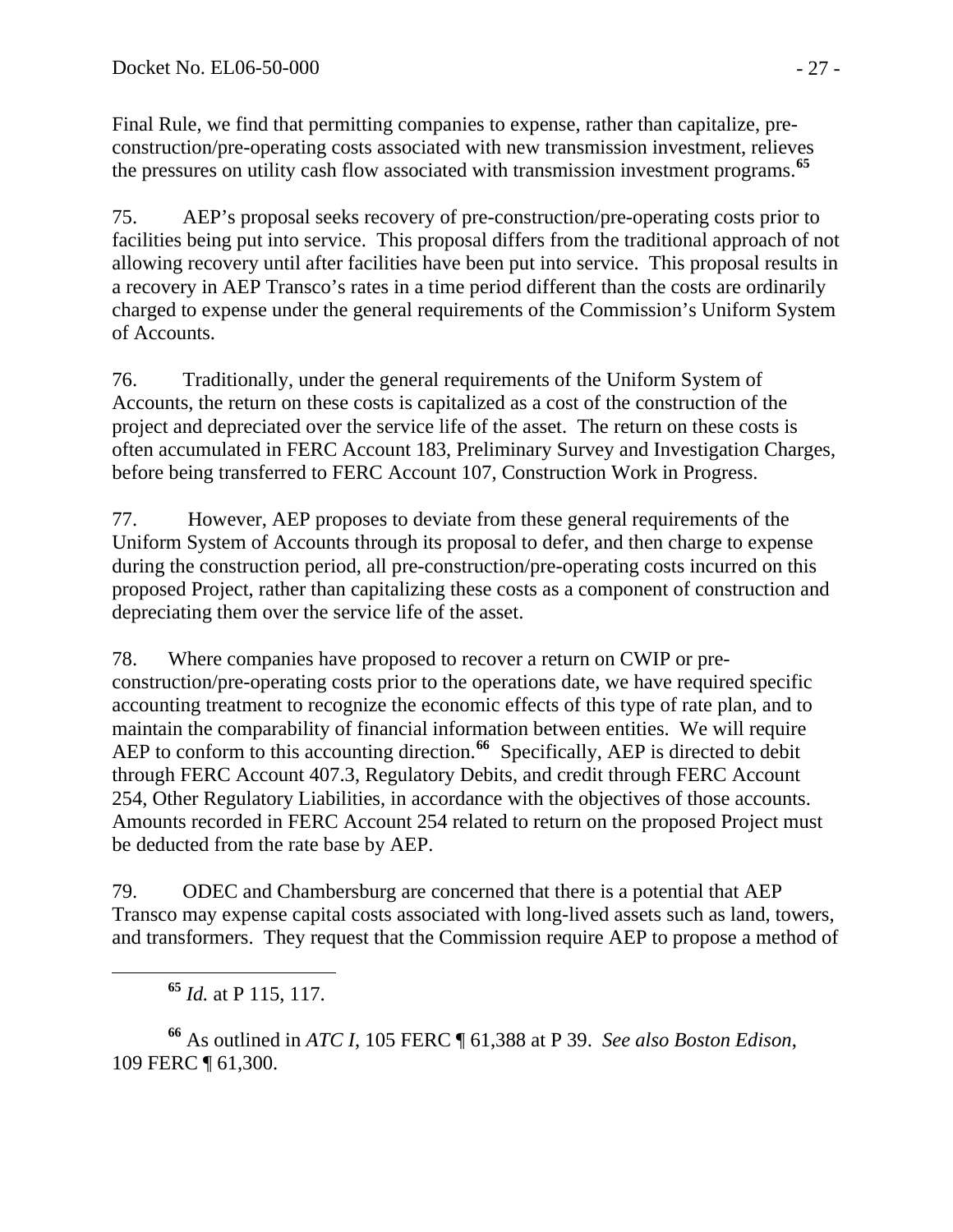tracking cost recovery of these prudently-incurred capital assets to ensure that these costs are not capitalized in later section 205 filings, as well as provide a line item description of the costs that will be included under these accounts.

80. We have previously imposed a reporting requirement or sought a detailed explanation to satisfy accounting concerns,**[67](#page-27-0)** and we shall do so here. In AEP's section 205 filing, AEP is directed to provide a comprehensive list of the pre-construction/preoperating costs to be included in these accounts, in order to determine whether the costs are legitimate pre-construction/pre-operating costs. AEP must also propose a method of tracking all of the prudently-incurred pre-construction/pre-operating costs that are expensed, to ensure that these items are not capitalized in subsequent section 205 filings. In addition, AEP will be required to comply with the Final Rule reporting requirements on pre-construction/pre-operating costs, where we stated that "we will allow, on a generic basis, the same types of costs that we approved in [*ATC II]*."**[68](#page-27-1)**

81. FirstEnergy and ODEC's argument that customers who are improperly charged rates prior to in-service dates have no refund protection, is more properly addressed when AEP files AEP Transco's future section 205 rate case in which it will provide more detail, and the rates and cost allocation will be determined. If AEP Transco seeks full recovery of abandoned facilities, such recovery will be addressed in AEP Transco's future section 205 filing, which will be subject to the Final Rule.

82. NC Electric and Chambersburg's assertion that AEP has not made sufficient demonstration that these pre-construction/pre-certification costs should be accrued as a regulatory asset under the Uniform System of Accounts ignores the Commission's explicit direction in Order No. 552.<sup>[69](#page-27-2)</sup> The Commission defined the term "probable" as "that which can reasonably be expected or believed on the basis of available evidence or logic but is *neither certain nor proved* [emphasis added]."**[70](#page-27-3)** On the basis of the evidence

<span id="page-27-0"></span> $\overline{a}$ **<sup>67</sup>** *See Boston Edison*, 109 FERC ¶ 61,300 at P 33; *Northeast Utilities*, 114 FERC ¶ 61,089 at P 23.

**<sup>68</sup>** *See* Final Rule at P 122.

<span id="page-27-2"></span><span id="page-27-1"></span>**<sup>69</sup>** *Revisions to Uniform System of Accounts to Account for Allowances under the Clean Air Act Amendments of 1990 and Regulatory-Created Assets and Liabilities and to Form Nos. 1, 1-F, 2, and 2-A,* Order No. 552, 58 Fed. Reg. 17,982 (April 17, 1993), FERC Stats. and Regs., Regulations Preambles 1991-1996 ¶ 30,967 (1993).

<span id="page-27-3"></span> (continued…) **<sup>70</sup>** Order No. 552, FERC Stats. and Regs., Regulations Preambles 1991-1996 ¶ 30,967 at 30,826 (citing Webster's New World Dictionary of the American Language, 2d college ed. (New York: Simon and Schuster, 1982) at 1132). Order No. 552 provides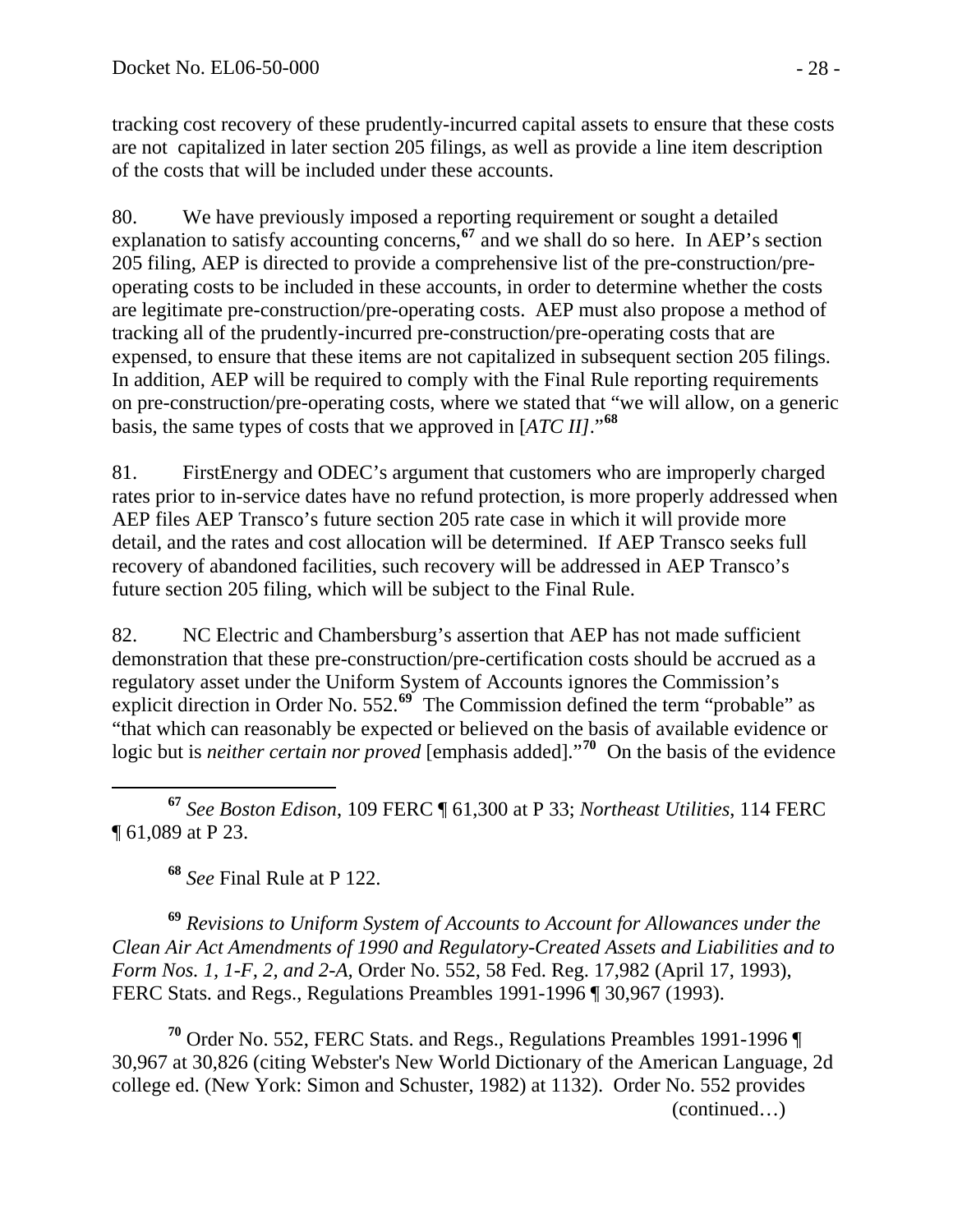before us, including our action in this instant proceeding and the Final Rule, it can be reasonably expected that recovery is probable in future rates. It is also apparent that costs established are not recoverable in existing rates, because there are no existing rates for AEP Transco. Therefore, we find that AEP Transco's accrual of pre-construction/preoperating expenses incurred is appropriate.

83. AEP may seek waiver of the prior notice requirement pursuant to section 35.11 of the Commission's regulations**[71](#page-28-0)** when AEP submits its section 205 filing, consistent with this order's approval of the AEP's proposal to expense pre-construction/pre-operating costs.

## **D. Miscellaneous Issues**

# **1. RTEP**

## **a. Comments and Protests**

84. Some commenters, including AEP TDUs, ODEC, and PHI, agree with AEP that a new west-to-east 765 kV line could have significant benefits for the PJM region taken as a whole, and therefore should receive expeditious consideration in the PJM RTEP process. Others, such as Exelon, Dominion Resources, FirstEnergy, Joint Consumer Advocates, Constellation, NC Electric, Ormet, and PSEG, argue that the petition is premature because it is subject to the outcome of PJM's RTEP process and request that the Commission defer action until the RTEP process is complete. They claim that until the RTEP process is complete, the Commission will not be able to make an informed decision because details regarding the proposed Project's need, design, scope, costs and benefits and cost allocation are unknown. FirstEnergy and Ormet, in addition, argue that no studies have been performed to determine the proposed Project's impact on the reliability of more local transmission systems. PHI and PPL Parties conclude that the affected parties, who will be required to modify their facilities in order to support this new extra-high voltage transmission line, are entitled to comparable non-discriminatory rate treatment. PPL Parties, PSEG and Indiana Consumer Counselor also contend that any action taken by the Commission should not hinder or prejudge the independent RTEP process.

 $\overline{a}$ that this is the meaning referred to in FASB Concepts Statement No. 6, *Elements of Financial Statements*, ¶ 25 n.18 and ¶ 35 n.21 (1985) (superseding FASB Concepts Statement No. 3), *in Accounting Statements-Original Pronouncements* (1991).

<span id="page-28-0"></span>**<sup>71</sup>** 18 C.F.R. § 35.11 (2005).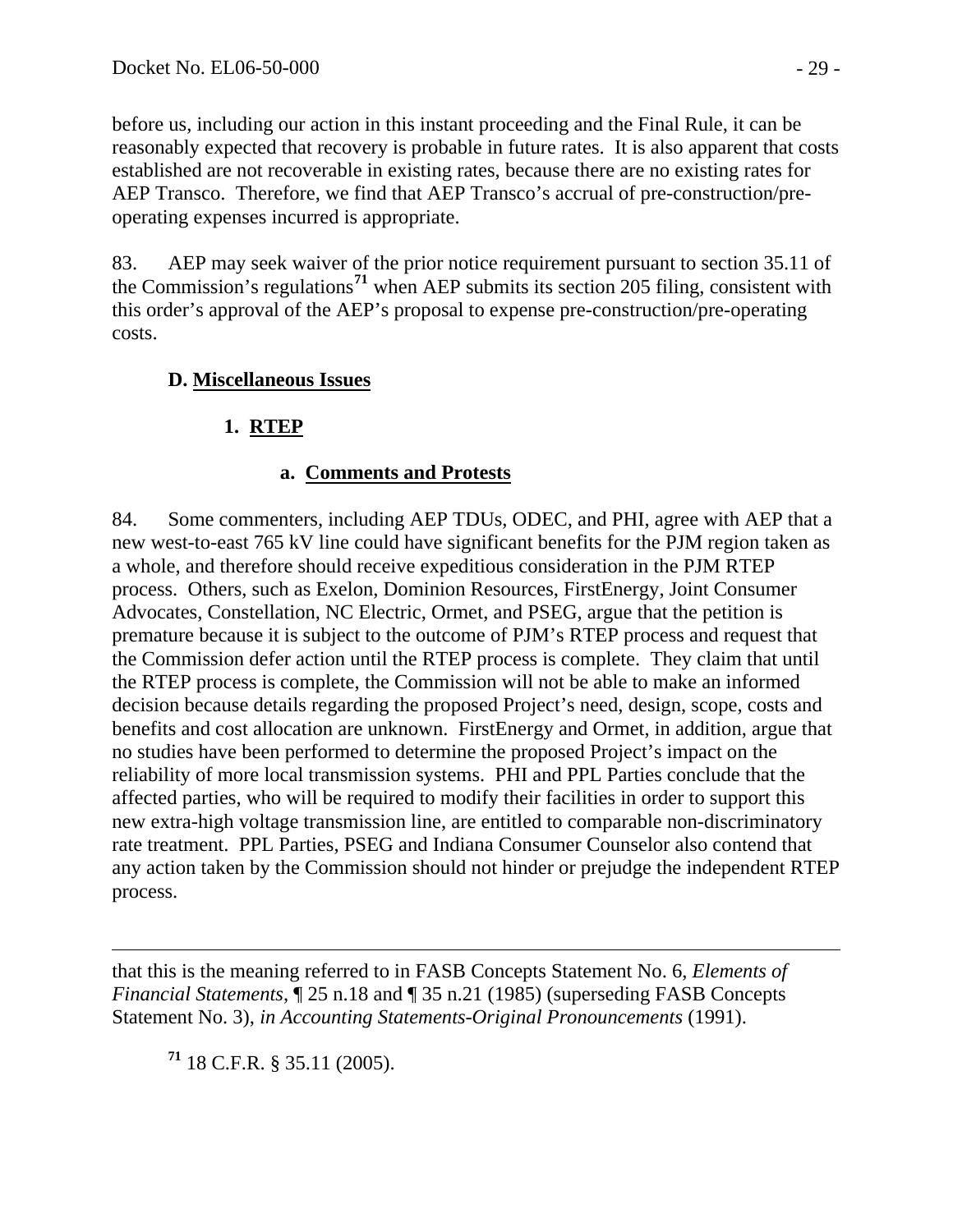85. Many intervenors argue that, given the size, scale, estimated cost and lead time of the proposed Project, equal or superior alternatives should be considered. PPL Parties state that the filing of the Allegheny proposal for incentive rate treatment for its new 500 kV transmission proposed project emphasizes the need for coordinated review of all possible alternatives before the Commission acts. According to APPA, by having more load serving entities involved in the proposed Project, the financial outlay of each individual participant is reduced, thus minimizing each participant's financial risk. AMP-Ohio argues that the Commission should encourage greater participation of public power entities in the expansion of the transmission network through shared ownership of grid facilities. This, according to AMP-Ohio, could be accomplished by limiting rate incentives to those transmission owners that offer such participation.

86. With regard to participation by other transmission owners, AEP TDUs, Allegheny, Dominion and FirstEnergy also stress that since the proposed Project is intended to be a utility (non-merchant) project, subject to traditional rate of return regulation; incumbent PJM transmission owners should have preeminent rights to construct transmission projects that are located in their respective zones. Specifically, Allegheny argues that any intent of AEP to construct, own, or finance enhancements that may be located in the Allegheny zone would violate the requirements of Schedule 6, and that if PJM includes the proposed Project in its RTEP, PJM must designate Allegheny to construct, own, or finance the portion located in the Allegheny zone. In subsequent answers, AEP, Allegheny, Dominion, and FirstEnergy disagree about the interpretation of and application of Schedule 6.

87. Ormet states that since it is located in a very economically depressed area, as a result of the proposed Project, it will be substantially harmed by a significant rise in the price of electricity available. It states that the Commission should ensure that Ormet and similarly-situated AEP Zone customers be held harmless by the beneficiaries of the proposed Project. AEP answers that having chosen to buy its power on the market, Ormet is subject to market prices, including the possibility that these prices might become higher as a result of the elimination of transmission constraints.

88. Exelon and ODEC express their concern that PJM's RTEP process is not adequate to fully vet and evaluate a project of this scope. They argue that the Commission, working with PJM, should formalize the standards for evaluating projects of this size and scope through an expedited, coordinated, open, and collaborative process to identify needs and optimally plan facilities. AEP answers that intervenors have not provided a reason why the proposed Project cannot be evaluated within PJM's RTEP process.

89. In its answer, AEP provides assurance that the proposed Project will be subject to the comprehensive RTEP, and will not go forward in absence of RTEP approval. AEP answers that much of the protesters' concerns will be resolved through the RTEP process, such as need, design, scope, costs, cost allocation, potential impact on third party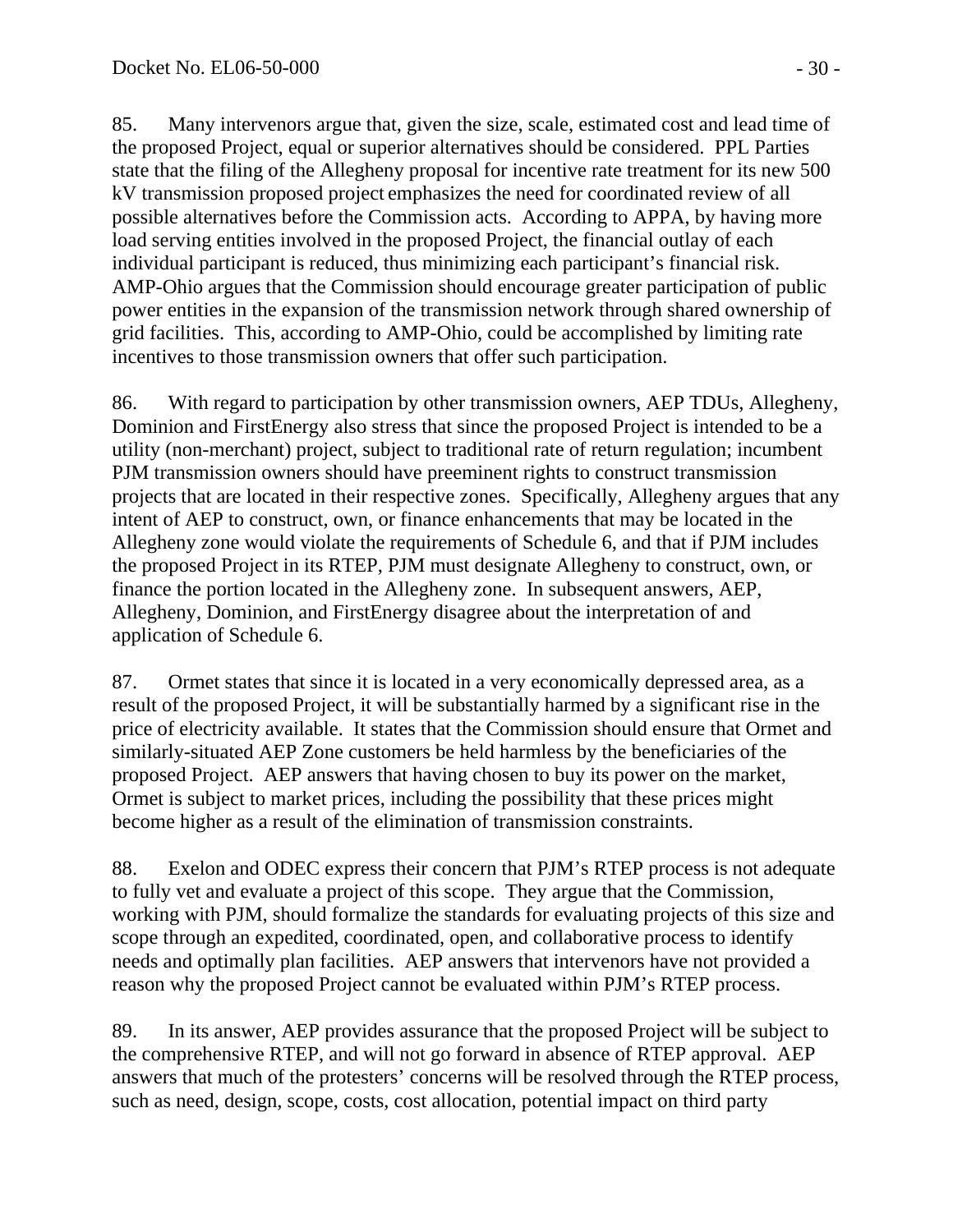systems, other additions needed to support the proposed Project, system limitations, and stakeholder input.

90. AEP submits that there will be ample opportunity to address participation in the proposed Project by third parties, including public power entities, and it is open to exploring joint participation in the proposed Project. AEP states that while discussions on joint ownership are pending, questions as to ultimate ownership should not affect AEP's right to seek incentives for the proposed Project in this proceeding.

#### **b. Commission Determination**

91. As indicated above, we deny the motion to defer consideration of this petition and therefore find that it is not premature to conditionally grant AEP's petition. Because the incentives requested by AEP are already conditioned upon the proposed Project's inclusion in RTEP, we see no reason to delay action in this proceeding. Accordingly, our decision to grant the petition for declaratory order, allowing AEP Transco to proceed with the development of the proposed Project, is consistent with the Final Rule. However, our conditioned approval of the proposed incentives will not stand, if AEP's proposal changes materially from the facts on which we are granting its declaratory order. AEP may seek another declaratory order or wait to seek approval of the change in the subsequent section 205 filing. At that time, interested parties may challenge the changes in the section 205 proceeding.**[72](#page-30-0)**

92. As a regional planning effort, RTEP determines the best way to integrate projects to provide for the operational, economic and reliability requirements of the grid, and does so according to Schedule 6 of the PJM Operating Agreement.<sup>[73](#page-30-1)</sup> RTEP integrates many bulk power system factors including, but not limited to transmission owner-identified project proposals, long-term firm transmission service requests, generation interconnection requests, generation retirements, load-serving entity capacity plans, distributed generation, demand response, as well as transmission enhancements to alleviate persistent congestion and proposed merchant transmission projects. Although historically RTEP looked only five years ahead, PJM extended this planning horizon for up to fifteen years, which, we believe, will allow PJM to more accurately assess the value of new bulk power transmission lines, such as AEP Transco's proposed 765 kV line discussed here. Therefore, it is the RTEP process, and not the current proceeding, that is

**<sup>72</sup>** Final Rule at P 78.

<span id="page-30-1"></span><span id="page-30-0"></span>**<sup>73</sup>** *See* Amended and Restated Operating Agreement of PJM Interconnection, L.L.C., Third Revised Rate Schedule No. 24, Schedule 6 at Fifth Revised Sheet No. 182, *et seq.*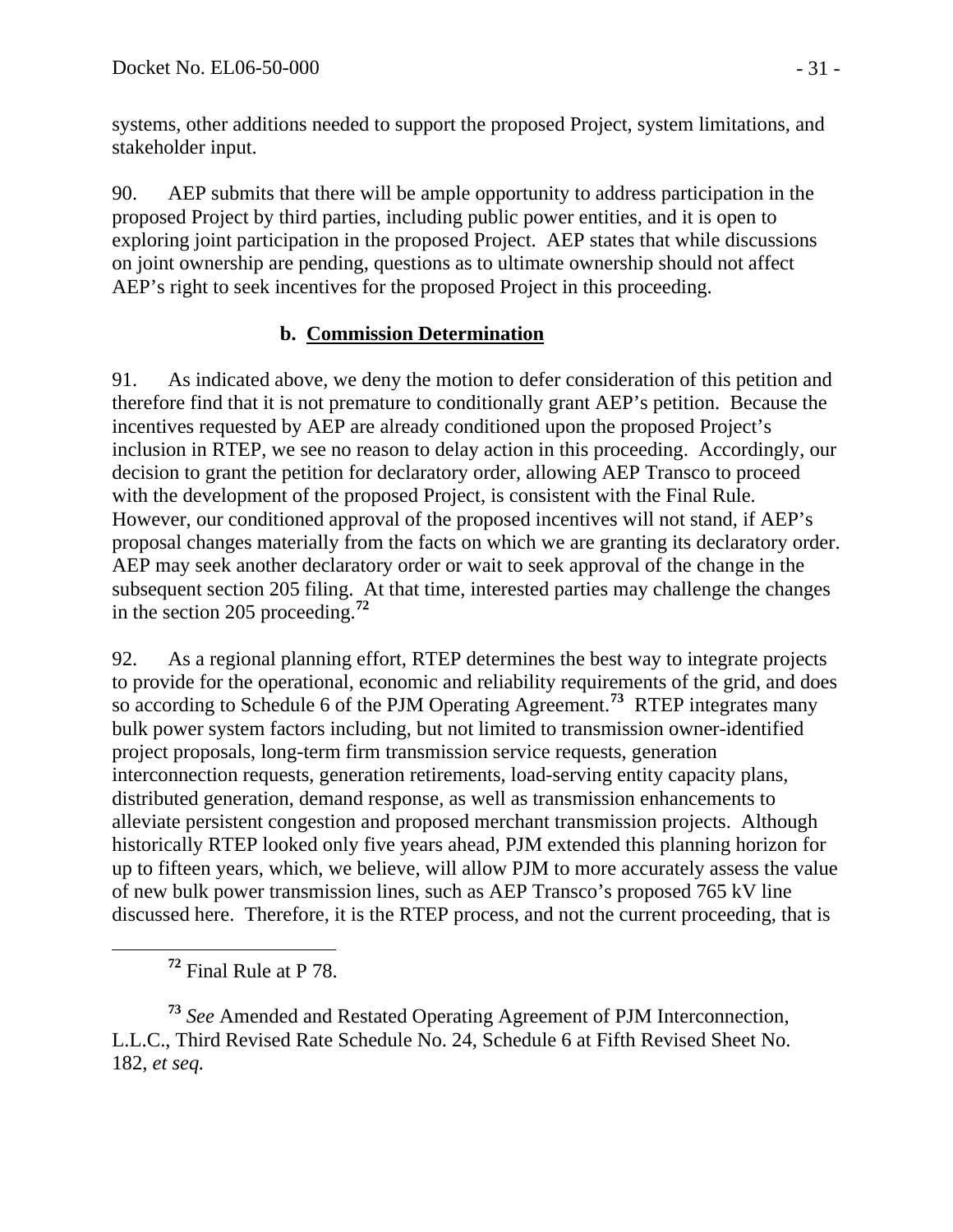the proper venue for addressing the reliability and congestion-related effects of the proposed Project, any potential alternative/complementary projects, such as new generation and other transmission investments, the proper voltage, potential impact on third-party systems, rights of incumbent transmission owners, other infrastructure improvements or additions that may be needed to support the proposed Project. Once PJM files its RTEP and the applicable cost allocations with the Commission, we will make a determination regarding their justness and reasonableness.**[74](#page-31-0)**

93. Further, we find that many of the arguments raised by intervenors, including encouraging greater participation by public power entities and load-serving entities, the rights of incumbent PJM transmission owners to construct projects located in their zones, the request for hold harmless protection, and the petition for a separate process outside of RTEP to consider projects of this size, are outside of the scope of this proceeding. The issue before the Commission in the instant proceeding only goes to whether to approve AEP's petition for a declaratory order on proposed rate incentives for a proposed project transmission investment. Matters pertaining to cost allocation, rate design, and PJM's RTEP process are not appropriately before the Commission in this petition. Further, we note that the Final Rule encourages public power participation in the planning and building of new transmission infrastructure.<sup>[75](#page-31-1)</sup> Consistent with the Final Rule, we look favorably upon applications by joint public and investor-owned consortia.

94. In response to PHI and PPL Parties' concerns that the affected parties, which will be required to modify their facilities in order to support this new extra-high voltage transmission line, are entitled to comparable non-discriminatory rate treatment, we find that affected parties are free to file requests for incentive rates and provide their justification at the time of filing. The Commission will make its determination on a caseby-case basis.

<span id="page-31-1"></span>**<sup>75</sup>** Final Rule at P 357.

<span id="page-31-0"></span>**<sup>74</sup>** We have previously accepted the currently-effective transmission expansion planning process as just and reasonable in other proceedings, through our acceptance of PJM's regional planning responsibilities as an RTO, filed with the Commission through various sections of PJM's OATT and Schedule 6 of PJM's Operating Agreement. *PJM Interconnection, L.L.C.*, 104 FERC ¶ 61,124, *order on reh'g*, 105 FERC ¶ 61,123 (2003), *order on reh'g*, 109 FERC ¶ 61,067 (2004), *order on reh'g*, 110 FERC ¶ 61,377 (2005). We note that the Commission recently proposed that existing regional planning processes will be expected to meet or exceed the transmission planning principles. *Preventing Undue Discrimination and Preference in Transmission Service*, Notice of Proposed Rulemaking, 71 Fed. Reg. 32,636 (June 6, 2006), FERC Stats. & Regs. ¶ 32,603 at P 210-14 (2006).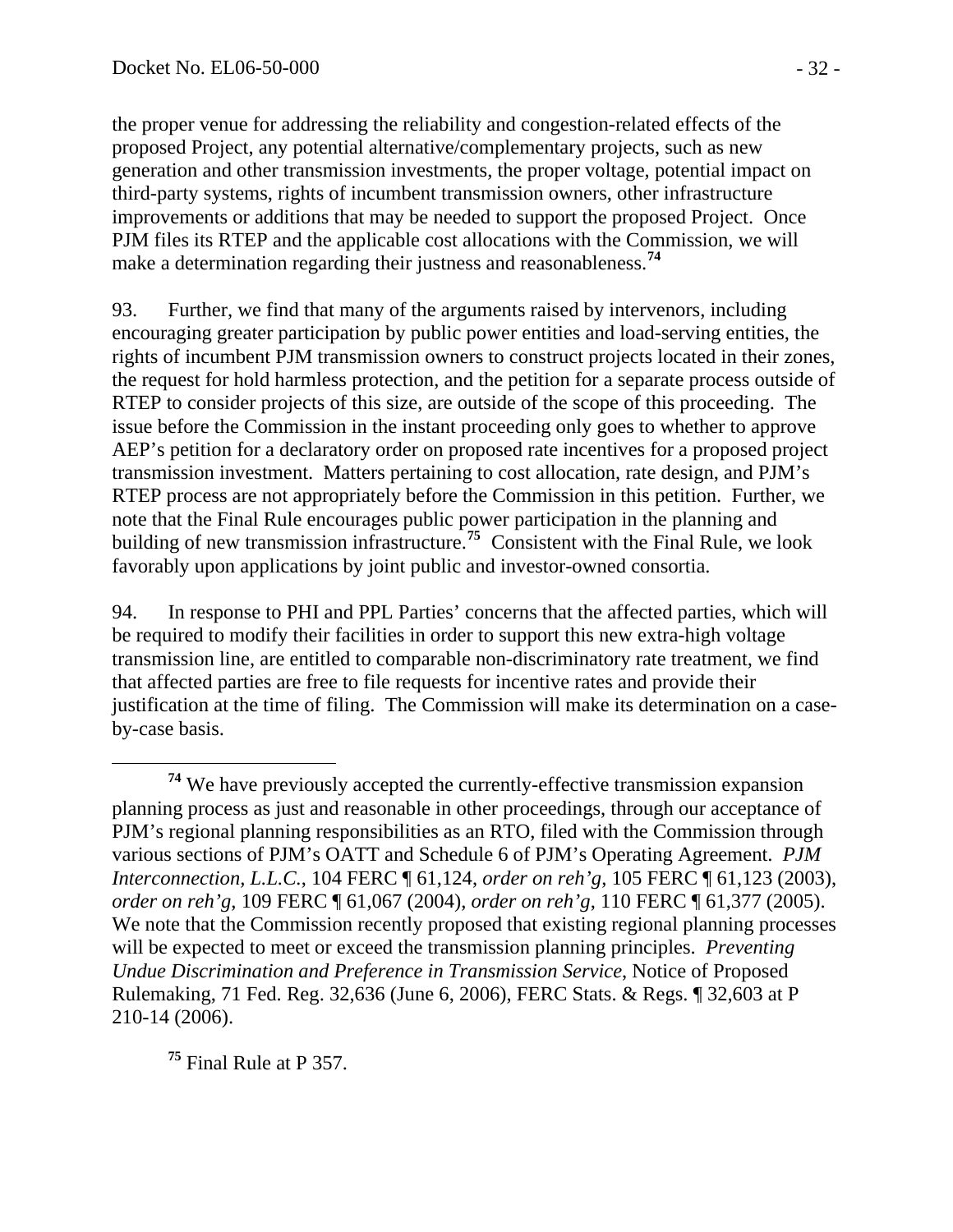## **2. Transco status**

## **a. Comments and Protests**

95. Some parties, including NC Electric and Chambersburg, argue that it is unclear whether AEP is seeking incentives for being a Transco in addition to seeking incentives for new transmission investment. Steel Dynamics asserts that the Commission should require that AEP Transco seek approval as a Transco before the Commission makes a determination on AEP's incentives requests. Several parties, including ODEC, PSEG, Steel Dynamics, and NC Electric argue that AEP did not provide enough information about AEP Transco to determine whether it qualifies for the incentives for being a Transco. APPA protests AEP's petition to the extent that it intends to receive a higher ROE through the Transco.

96. AEP answers that it is not seeking incentives applicable to independent Transcos, but those incentives that are available to affiliates of public utilities pursuant to the Proposed Rule.

## **b. Commission Determination**

97. We accept AEP's clarification that it is not seeking incentives related to being an independent Transco but only those incentives that are available to all jurisdictional public utilities. Accordingly, it is not necessary for AEP Transco to seek approval as a Transco before the Commission can make a determination on AEP's proposed rate incentives.

## **3. National Environmental Policy Act of 1969**

## **a. Comments and Protests**

98. PSEG states that a project of this size, scale and scope will have both regional and local environmental impacts and, though siting reviews may consider the environmental impact of the proposed Project, it is appropriate to consider the potential adverse effects as part of the overall project consideration. PSEG argues that ignoring potential impacts would be imprudent and inconsistent with the National Environmental Policy Act of 1969 (NEPA).**[76](#page-32-0)** AEP answers that the Commission has determined that it has no obligation to prepare an Environmental Assessment or Environmental Impact Statement in connection with its review of rate proposals.

## **b. Commission Determination**

<span id="page-32-0"></span>**<sup>76</sup>** 42 U.S.C. § 4321 *et seq.* (2000).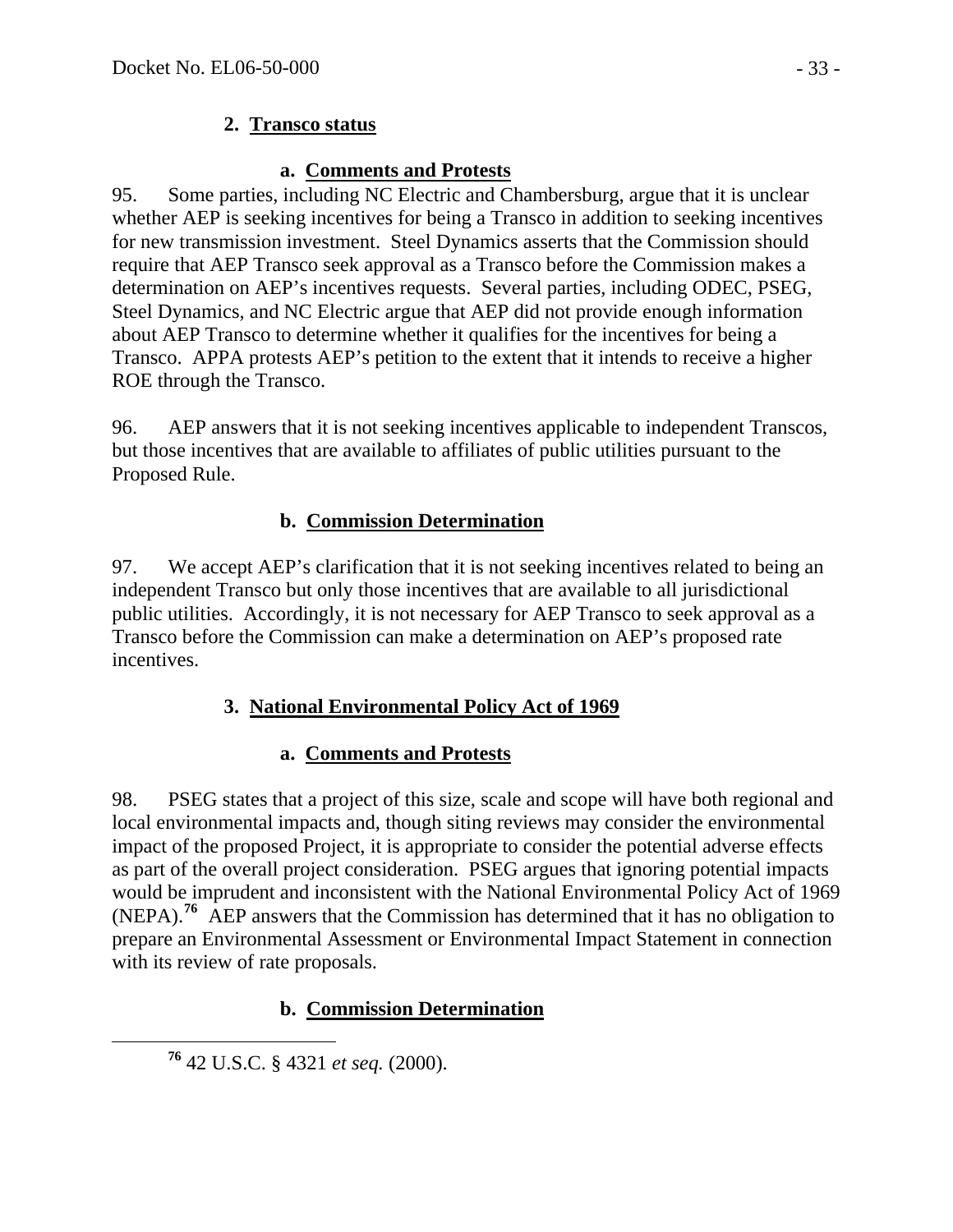99. The Commission is required to prepare an Environmental Assessment or an Environmental Impact Statement for any action that may have a significant adverse effect on the human environment.**[77](#page-33-0)** The Commission has categorically excluded certain actions from these requirements as not having a significant effect on the human environment.**[78](#page-33-1)** The actions proposed here fall within categorical exclusion in the Commission's regulations for electric rate filings submitted by public utilities, and the establishment of

just and reasonable rates.**[79](#page-33-2)** Therefore, an environmental assessment is unnecessary and has not been prepared for this order.

## **4. Piecemeal Acceptance of Incentives**

#### **a. Comments and Protests**

100. AEP states that it reserves its right to seek additional incentives ultimately allowed in the Final Rule. ODEC and Chambersburg assert that AEP Transco might ultimately seek additional incentives. ODEC argues that without a full analysis of AEP Transco's rate and cost recovery proposals (including all incentives), the Commission cannot conclude that granting the requested incentives would result in just and reasonable rates. Thus, ODEC asserts that the Commission should require AEP to provide more information regarding what incentives it intends to seek and/or believes it may be entitled to seek in the future. Chambersburg argues that there is no way for the Commission to determine whether the total package of incentives is just and reasonable and narrowly tailored to achieve the desired goal.

#### **b. Commission Determination**

101. We find that ODEC's and Chambersburg's concerns are outside the scope of this proceeding and will be better addressed at the time that AEP submits a filing seeking additional incentives. In any such future proceeding, parties will have an opportunity to intervene and raise their concerns at that time. Consistent with the Final Rule, the

Commission will determine whether the overall incentive package is just and reasonable

<span id="page-33-1"></span><span id="page-33-0"></span> **<sup>77</sup>** *Regulations Implementing the National Environmental Policy Act of 1969*, Order No. 486, 52 Fed. Reg. 47,897 (Dec. 17, 1987), FERC Stats. & Regs., Regulations Preamble 1986-1990 ¶ 30,783 (1987).

**<sup>78</sup>** 18 C.F.R § 380.4 (2005).

<span id="page-33-2"></span>**<sup>79</sup>** 18 C.F.R § 380.4(a)(15) (2005).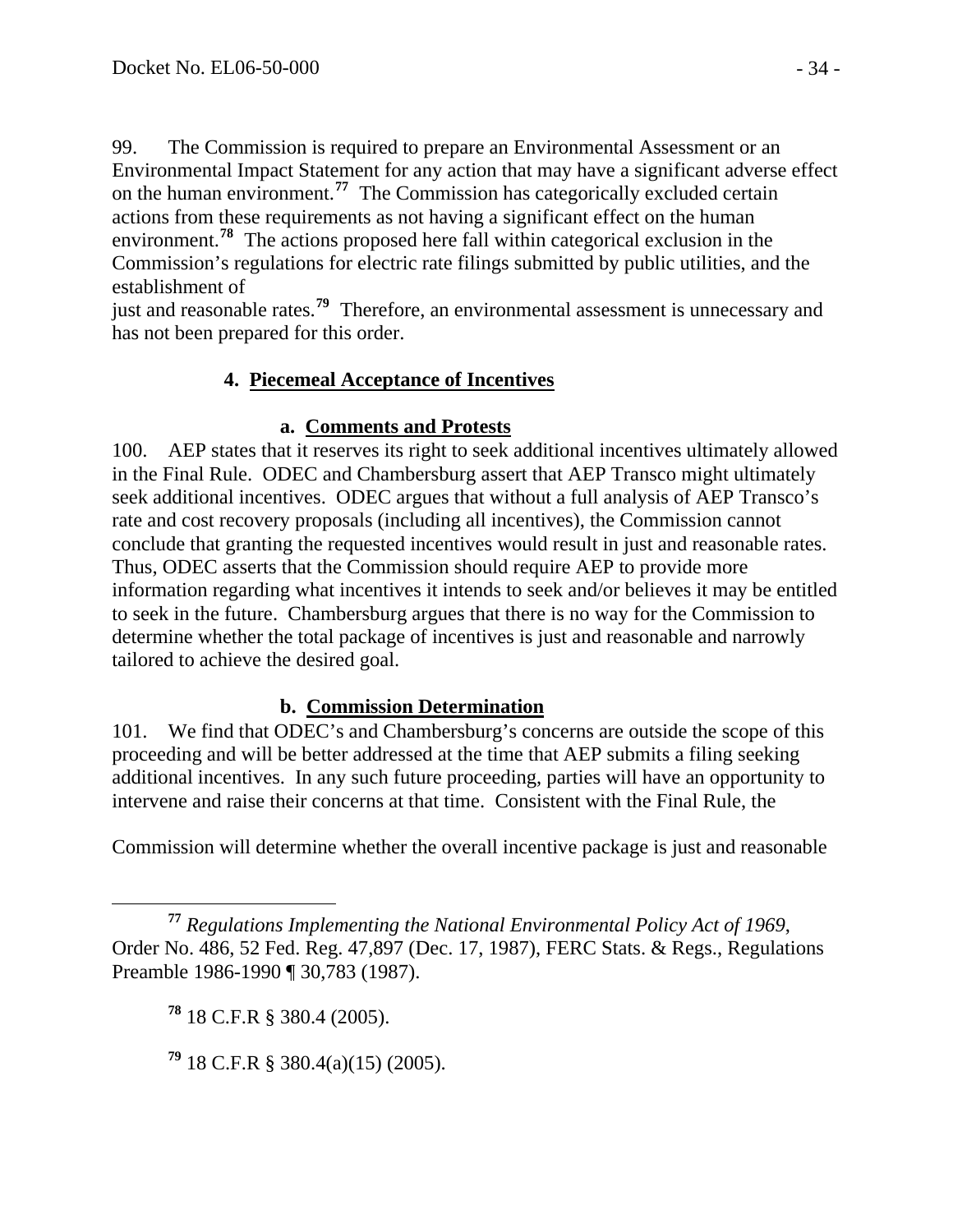prior to granting additional incentives.**[80](#page-34-0)**

#### The Commission orders:

(A) AEP's petition for a declaratory order is hereby granted, conditioned upon AEP fulfilling the necessary requirements, as discussed in the body of this order.

(B) Indicated Owners' motion to defer consideration of AEP's petition is denied, as discussed in the body of this order.

By the Commission.

 $(S E A L)$ 

 Magalie R. Salas, Secretary.

<span id="page-34-0"></span>**<sup>80</sup>** Final Rule at P 2, 21, 59.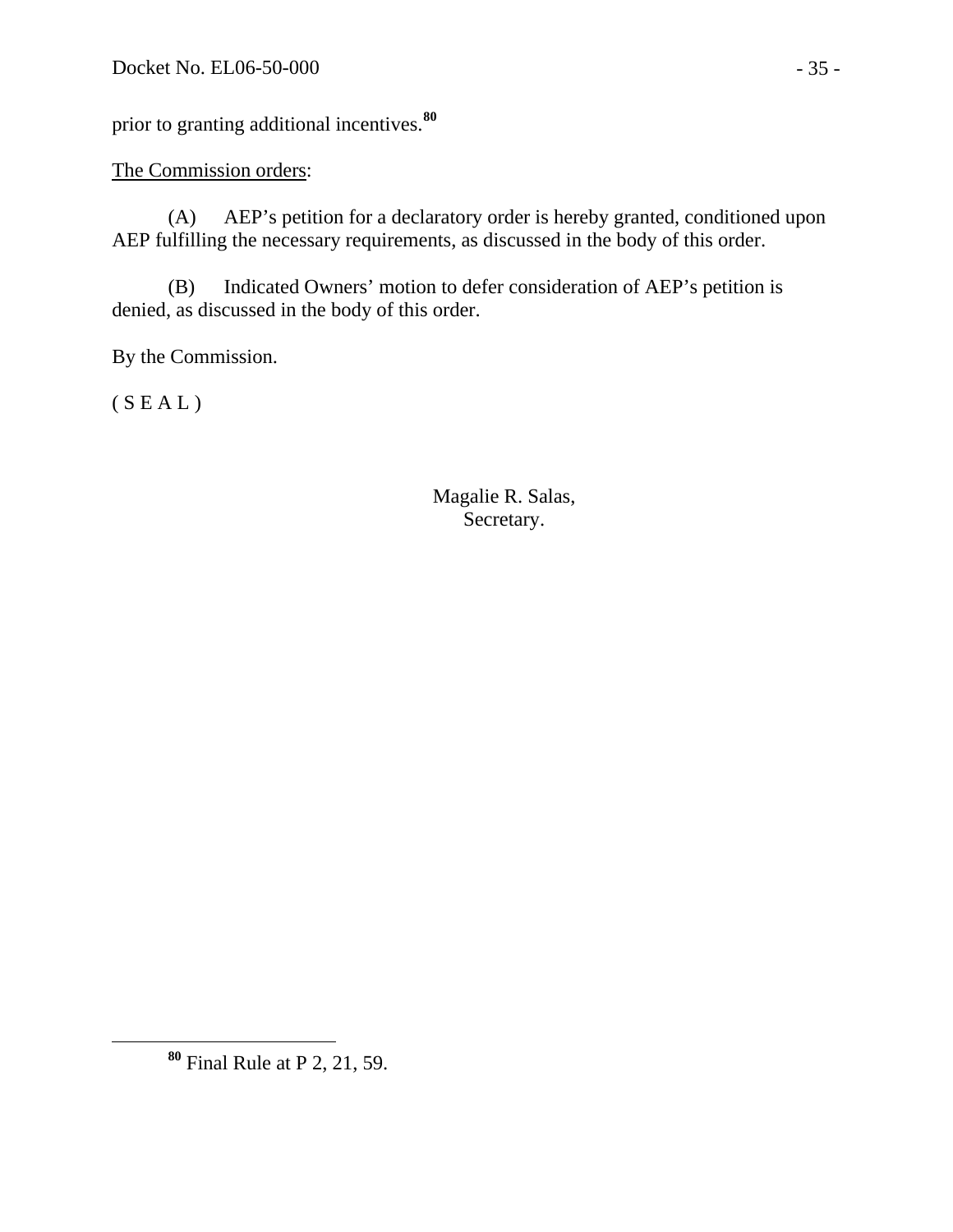#### **Attachment A**

#### **Interventions**

Pennsylvania Public Utility Commission Consolidated Edison Energy, Inc. The Dayton Power and Light Company Cinergy Services, Inc. on behalf of its affiliates: The Cincinnati Gas & Electric Company, PSI Energy, Inc., and The Union Light, Heat and Power Company. New Jersey Large Energy Users Coalition Duke Energy Corporation Lancaster County Planning Commission on behalf of the County of Lancaster, Pennsylvania PJM Interconnection, L.L.C. H-P Energy Resources LLC National Grid USA Indiana and Michigan Municipal Distributors Association Midwest Stand-Alone Transmission Companies; American Transmission Company LLC, International Transmission Company, and Michigan Electric Transmission Company, LLC. Delaware Municipal Electric Corporation, Inc. (Delaware Municipal) (filed out-of-time) Public Utilities Commission of Ohio (Ohio Commission) (filed out-of-time) Williams Power Company, Inc. (Williams) (filed out-of-time)

Allegheny Electric Cooperative, Inc. (Allegheny Electric Cooperative) (filed out-of-time)

#### **Comments/Protests**

- Constellation Energy Commodities Group, Inc., Constellation Generation Group, LLC, Baltimore Gas and Electric Company, and Constellation NewEnergy, Inc. (collectively, Constellation).
- Dominion Resources Services, Inc. (Dominion Resources) on behalf of its affiliates: Armstrong Energy Limited Partnership, LLLP, Dominion Energy Marketing, Inc., Dominion Retail, Inc., Dresden Energy, LLC, Elwood Energy LLC, Fairless Energy, LLC, Kincaid Generation, L.L.C., Pleasants Energy, LLC, State Line Energy, L.L.C., and Virginia Electric and Power Company, d/b/a Dominion Virginia Power.
- Blue Ridge Power Agency and Indiana Municipal Power Agency (collectively, AEP TDUs).
- FirstEnergy Service Company (FirstEnergy) on behalf of its affiliates: Jersey Central Power & Light Company, Metropolitan Edison Company, and Pennsylvania Electric Company
- Indiana Office of Utility Consumer Counselor (Indiana Consumer Counselor) Public Power Association of New Jersey (Public Power NJ)